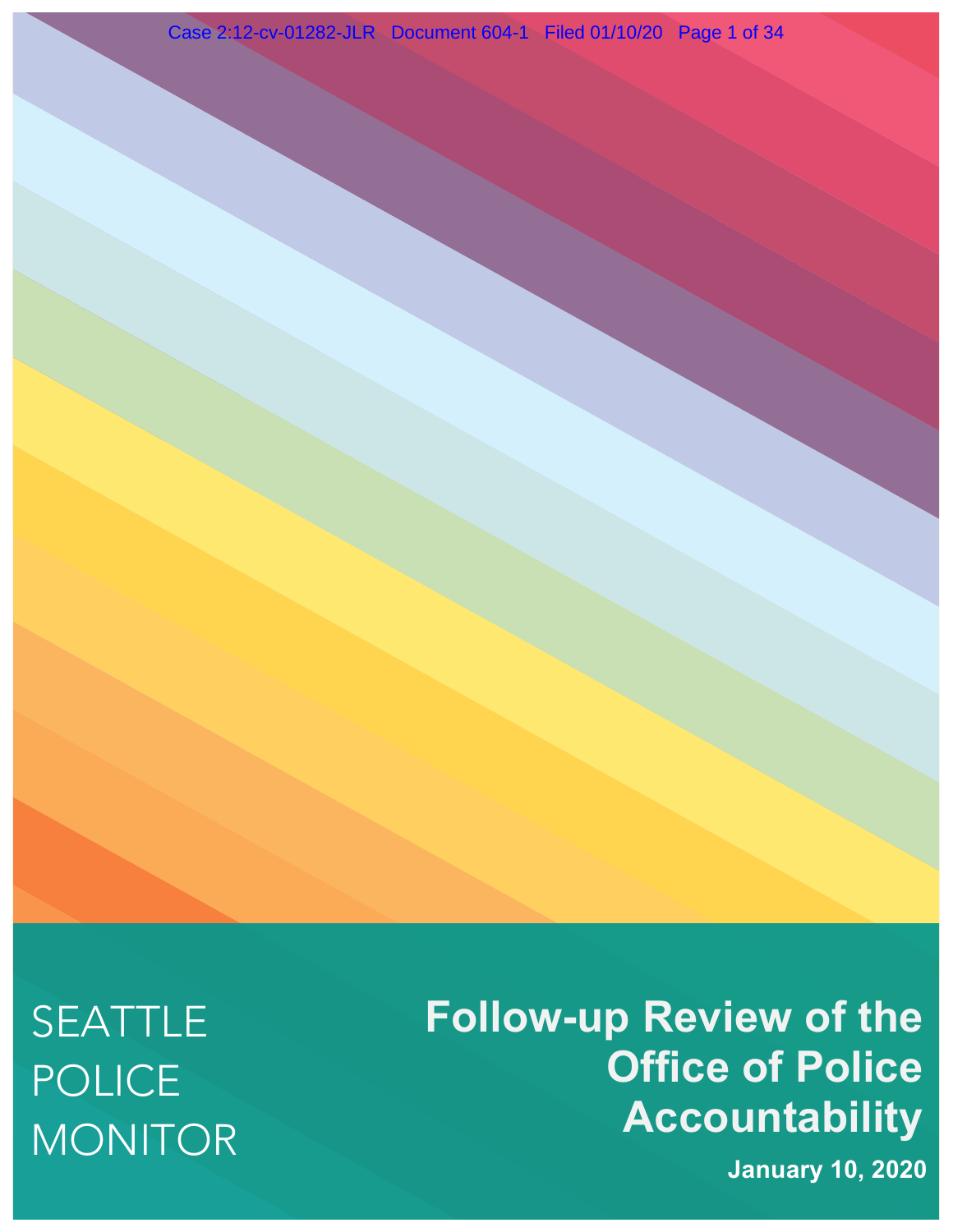#### **I. Introduction**

In accordance with the Consent Decree's Phase II Sustainment Period Plan, $1$  this report summarizes the Monitoring Team's review of the Seattle Office of Police Accountability's ("OPA") investigations, closed between June 1, 2018, through May 31, 2019. In conducting this review, the Monitoring Team focused on the "timeliness of OPA investigations, including the frequency of cases that have missed the 180-day disciplinary window" and the "quality and integrity of OPA's investigations."<sup>2</sup> The Monitoring Team also examined the "quality, consistency, and timeliness of OPA interviews and the thoroughness of OPA investigations raising potential criminal or terminable offenses."<sup>3</sup> The review's purpose "is not to assess compliance with specific requirements under the Consent Decree." $4$  Rather, this review was designed to follow-up on issues the Monitoring Team identified in its Fourth Systemic Assessment: Office of Professional Accountability, filed with the court on January 22, 2016.<sup>5</sup> and provide information to the OPA and other stakeholders about how the OPA, a key component of Seattle's police accountability system, can continue to improve its performance.

Consistent with previous reviews of the OPA's operations and investigations, conducted by both the United States Department of Justice ("DOJ") and the Monitor,<sup>6</sup> the Monitoring Team found that the quality of the great majority of OPA's investigations is generally "adequate" or "thorough, well documented, and complete." $7$  The Monitoring Team also determined that OPA closed 95% of investigations within the 180-day deadline, a significant improvement since the Monitoring Team's 2016 assessment, which found that OPA closed 75% of cases within the 180day deadline.<sup>8</sup> The Monitoring Team's examination of cases raising potential criminal or terminable offenses identified issues in some of these cases, but not systemic problems unique to these types of investigations. By contrast, the Monitoring Team's 2016 assessment did identify systemic problems in these types of cases. $^9$ 

 $<sup>1</sup>$  Dkt. 444.</sup>

 $2$  Dkt. 444-1, at 29. (References to specific page numbers refer to the docketed page number, not the document's original pagination.)

 $3$  Dkt. 444, at 7.

<sup>4</sup> *Id.*

 $<sup>5</sup>$  Dkt. 259-1. The Monitoring Team's 2016 review of the OPA evaluated 36 sample investigations that the OPA</sup> completed between August 1, 2014, and April 30, 2015. *Id.* at 9.<br><sup>6</sup> See e.g., United States Department of Justice, Civil Rights Division and U.S. Attorney's Office, W.D. Wash.,

Investigation of Seattle Police Department (Dec. 16, 2011), at 5 and App. D at 3,

https://www.justice.gov/sites/default/files/crt/legacy/2011/12/16/spd\_findletter\_12-16-11.pdf ("[S]tructure of OPA is sound, and the investigations OPA itself conducts generally are thorough."); Dkt. 3-1, ¶ 164, at 50 ("DOJ found ... the OPA system" to be "sound and that investigations of police misconduct complaints are generally thorough, well-organized, well-documented, and thoughtful."); Dkt. 259-1, at 5 ("[Monitor] found that ... quality of the great majority of OPA's investigations [is] generally satisfactory or better.")

<sup>&</sup>lt;sup>7</sup> See infra discussion, pp. 16-17.<br><sup>8</sup> Dkt. 259-1, at 6-7, 28-30.<br><sup>9</sup> Dkt. 259-1, at 6-7.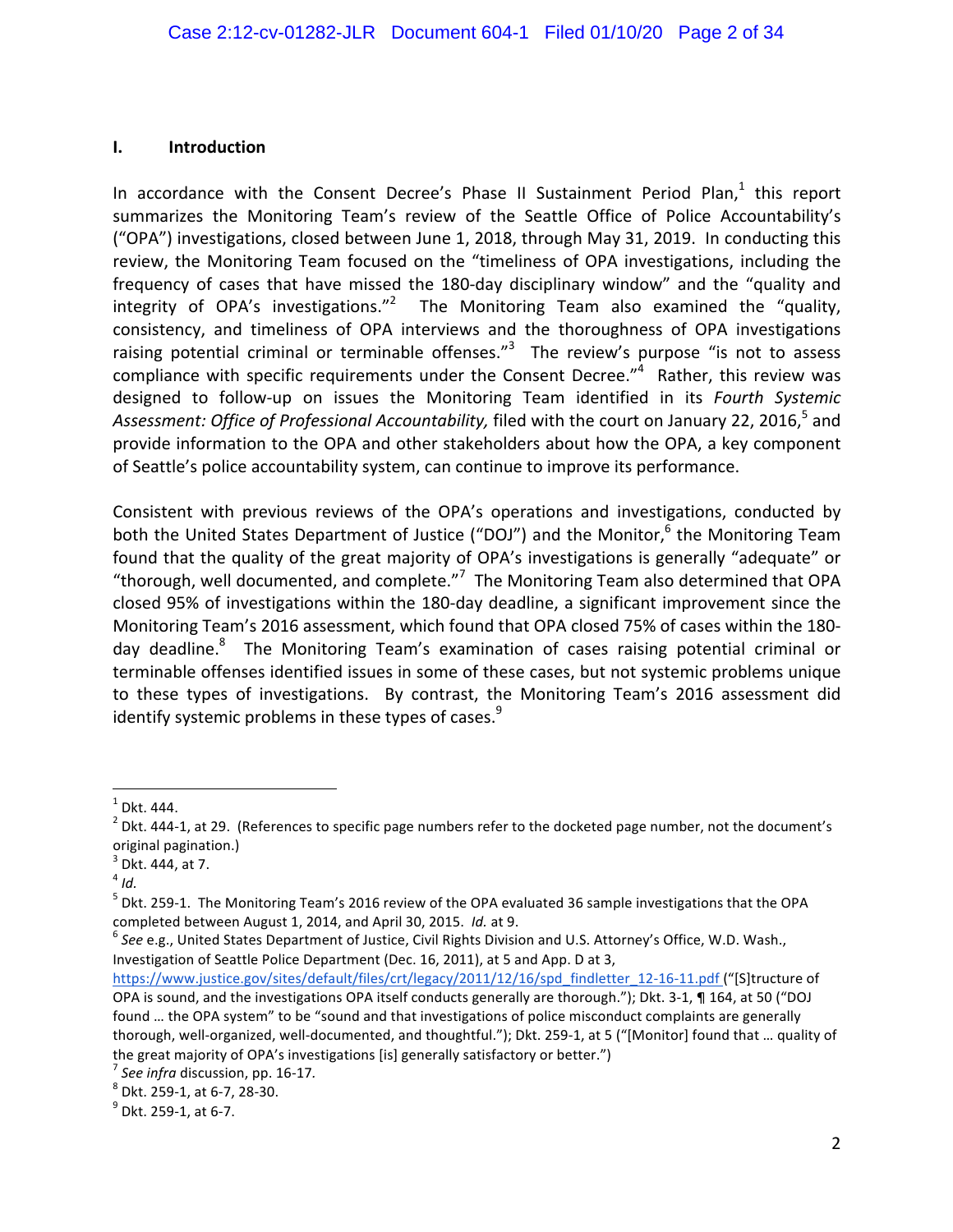In an effort to provide substantive technical advice, the Monitoring Team discussed with the OPA issues it identified during this review, and found the OPA receptive to making recommended changes to address them. These recommendations include: 1) updating the OPA Internal Operations and Training Manual; 2) increasing staffing to reduce investigative and case-closure completion delays; 3) improving the quality of OPA interviews; 4) seeking exceptions to the SPD's rule prohibiting the OPA from accessing any Homicide Unit documents while the homicide investigation is pending; 5) taking additional steps for some biased-based policing complaints to examine officers' thought processes; 6) documenting all case and investigative actions in a single report; 7) creating a stand-alone Investigation Plan form; and 8) making the OPA Case Summary report, which summarizes relevant and material evidence gathered, more useful and concise.

This report will first describe the OPA and its investigative process and detail the assessment's methodology. It will then discuss the review's findings, conclusions, and recommendations.

## **The Seattle Office of Police Accountability**

## *Responsibilities*

The OPA is part of Seattle's three-pronged police accountability system, which also includes the Office of Inspector General for Public Safety ("OIG") and the Community Police Commission.<sup>10</sup> Though the OPA is part of the SPD administratively, which enables it to immediately access SPD-controlled data and records, it operates independently from the department both "physically and operationally," and is led by a civilian director.<sup>11</sup> The OPA is responsible for processing allegations of misconduct—violations of SPD policy—involving SPD sworn and civilian employees.<sup>12</sup> The OPA possesses limited subpoena authority to assist in carrying out these investigations.<sup>13</sup> It does not conduct criminal investigations.<sup>14</sup>

https://www.seattle.gov/Documents/Departments/OPA/Legislation/2017AccountabilityOrdinance\_052217.pdf. 

<sup>&</sup>lt;sup>10</sup> See City of Seattle Police Accountability Ordinance 125315 (June 1, 2017),

The Office of the Inspector General for Public Safety replaced the Independent Auditor for the City of Seattle Office of Professional Accountability ("OPA Auditor"). The Community Police Commission replaced the Office of Professional Accountability Review Board.

 $^{11}$  Seattle Office of Police Accountability 2018 Annual Report (April 2019), at 6.

https://www.seattle.gov/Documents/Departments/OPA/Reports/2018-Annual-Report.pdf.<br><sup>12</sup> *Id.*<br><sup>13</sup> The OPA did not possess subpoena authority under the Seattle Police Officers' Guild's ("SPOG") collective

bargaining agreement applicable to most of the investigations the Monitoring Team reviewed for this report. See Agreement By and Between the City of Seattle and the Seattle Police Officers' Guild, Effective through December 31, 2014. In the absence of a new contract, this collective bargaining agreement was in effect until November 13, 2018. Seattle's Police Accountability Ordinance, approved in June 2017, provided the OPA with authority to issue subpoenas. See City of Seattle Police Accountability Ordinance 125315 (June 1, 2017), at 23. However, since it was subject to collective bargaining, this provision did not go into immediate effect. *Id.* at 85. The SPOG's current collective bargaining agreement, which went into effect on November 14, 2018, acknowledges the OPA's authority to issue subpoenas under the Accountability Ordinance, but limits the OPA's subpoena authority with regard to issuing subpoenas to bargaining unit employees and their family members, and third-party subpoenas seeking personal records of such employees and their family members. See Agreement By and Between the City of Seattle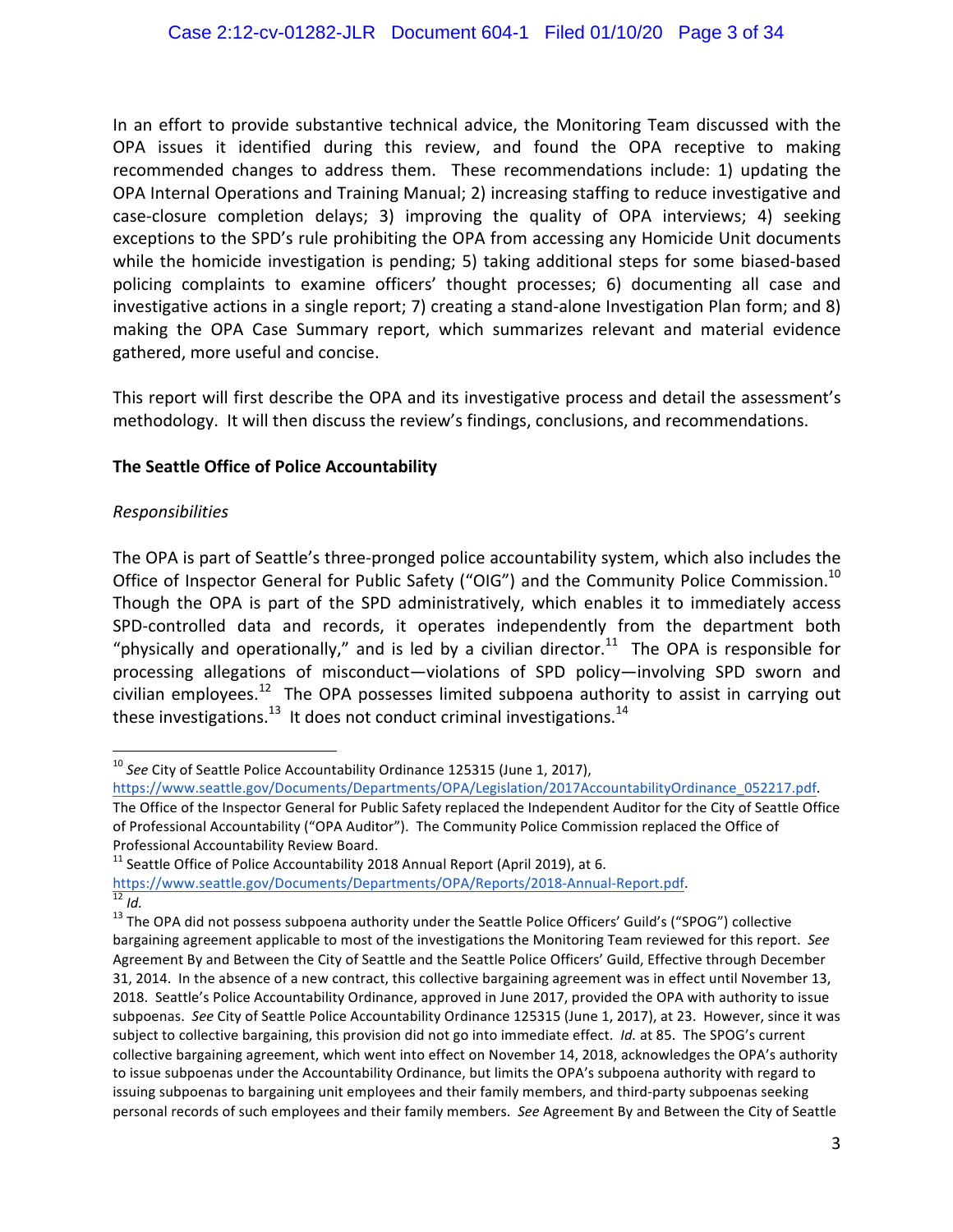In addition to handling individual allegations of SPD employee misconduct, the OPA is responsible for "promoting public awareness of, full access to, and trust in the complaint investigation process" and "identifying SPD system improvement needs and recommending effective solutions. $115$ 

## *OPA Policy and Case-processing Changes Since Monitor's Fourth Systemic Assessment*

Since the Monitoring Team issued its *Fourth Systemic Assessment: Office of Professional* Accountability, in January 2016,<sup>16</sup> the city and OPA instituted a series of changes relevant to this current review. First, in 2017, the OPA's name changed from the Office of Professional Accountability to the Office of Police Accountability.<sup>17</sup> Second, the OPA revised and obtained court approval, on March 16, 2016, to issue an updated Internal Operations and Training Manual ("OPA 2016 Manual"),<sup>18</sup> which the OPA put into effect on April 1, 2016.<sup>19</sup> Third, in March 2017, the OPA began instituting a vertical system of investigation.<sup>20</sup> Under a vertical investigative system, the same investigator is assigned to the case from inception to disposition. Within the OPA's investigative system, this means that the OPA now assigns the same investigator, in the absence of staff turnover or extended leaves, to conduct both the preliminary investigation and the subsequent "comprehensive," or "full" investigation.<sup>21</sup> The Monitoring Team supports the OPA's decision to use a vertical system of investigation, which enhances internal accountability for investigative actions and decision-making and provides for continuity of contact with witnesses. Fourth, in the latter half of 2016, the OPA began classifying cases it investigates in two ways, one as an "investigation," (hereinafter "full investigation") and the second as an "expedited investigation." The OPA director must issue a Director's Certification Memorandum ("DCM") for both types of investigations. Of the sample set of closed investigations the Monitoring Team examined for this assessment, expedited investigations constituted approximately 48.6%.

<u> 1989 - Jan Sarajević, politički predsjednik i politički predsjednik i politički politički politički političk</u>

https://www.seattle.gov/Documents/Departments/OPA/annualreports/Annual%20Report%202017FINAL.pdf.<br><sup>18</sup> Dkt. 278. 19 Office of Professional Accountability Internal Operations and Training Manual (April 1, 2016),

https://www.seattle.gov/Documents/Departments/OPA/manuals/2016\_04\_01\_OPA\_Manual\_Court\_Approved.pd

f, (hereinafter OPA 2016 Manual).

https://www.seattle.gov/Documents/Departments/OIG/OPA/OPAAuditorReport053119.pdf. <sup>21</sup> *Id*. 

and the Seattle Police Officers' Guild, Effective through December 31, 2020, Appendix E, at 84, https://www.seattle.gov/Documents/Departments/OPA/Legislation/SPOG\_CBA\_expires\_12-31-20\_111418.pdf <sup>14</sup> Seattle Office of Police Accountability 2018 Annual Report (April 2019), at 6. When OPA receives a complaint

involving possible criminal conduct, "it refers the case for criminal investigation within the appropriate jurisdiction and monitors its progress. In such cases, OPA may simultaneously conduct an administrative investigation, if appropriate."<br> $^{15}$  *ld.* 

<sup>&</sup>lt;sup>16</sup> See Dkt. 259-1.<br><sup>17</sup> The City of Seattle Police Accountability Ordinance 125315 (June 1, 2017) required that OPA's name be changed from the Office of Professional Accountability to the Office of Police Accountability. See also Seattle Office of Police Accountability 2017 Annual Report (April 2018), at 4,

 $\frac{1}{20}$  Interim OPA Auditor Final Report (May 31, 2019), at 4,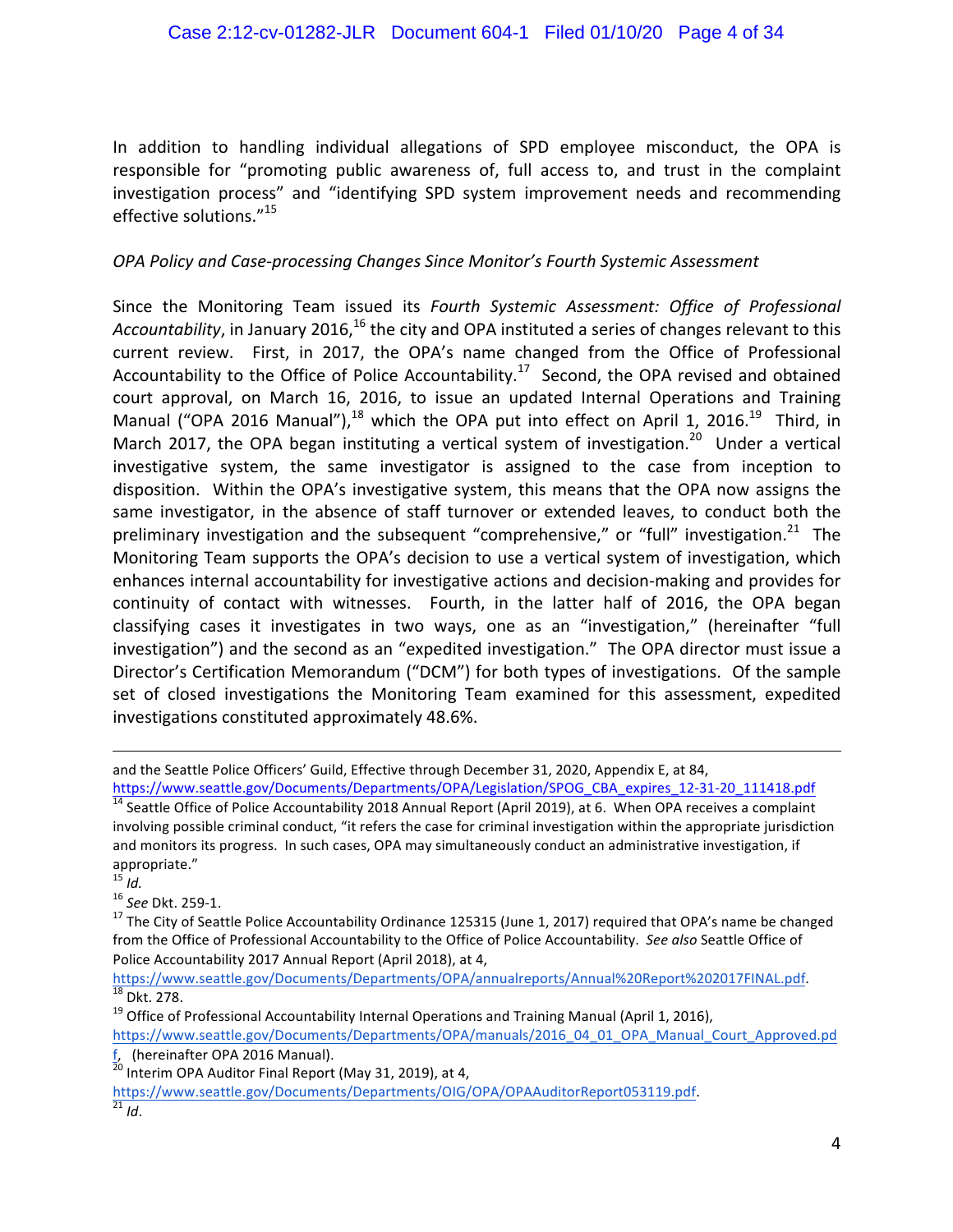The OPA utilizes the category "expedited investigation" when the evidence gathered during its preliminary investigation disproves the allegation(s) by the totality of the evidence, usually video evidence. In these cases, the OPA will issue an investigative finding based solely on the intake, or preliminary investigation, without interviewing the named employee(s).<sup>22</sup> The OPA's intake investigation typically includes gathering and analyzing documentary evidence, such as police reports and video, and interviewing the complainant (when one exists), if possible. When the OPA classifies a case for a "full investigation," it conducts a "comprehensive investigation, which generally includes reviewing evidence and conducting interviews with involved parties and/or witnesses. A [full] investigation is followed by a recommended finding and can result in formal discipline."<sup>23</sup> Particularly with the SPD's deployment of body-worn cameras, which occurred in 2017, in appropriate cases the Monitor considers the use of expedited investigations to be a useful tool. Expediting investigations allows the OPA to focus limited resources on cases where there are factual disputes.

# *OPA Staffing*

The OPA's staff includes sworn officers, who are sergeants and largely responsible for conducting the OPA's investigations, and civilians dedicated to investigations management, public outreach, administrative processing, and policy and data analysis. The sergeants "generally serve at OPA for a few years before rotating to a different SPD assignment."<sup>24</sup>

As a result of the city's 2017 Police Accountability Ordinance<sup>25</sup> and negotiation with the police unions, on May 31, 2019, the OPA civilianized investigative supervisory positions previously filled by one captain and two lieutenants.<sup>26</sup> Based on Seattle's 2020 budget, since the end of

<sup>&</sup>lt;sup>22</sup> See Seattle Office of Police Accountability, Complaints, Complaint Process,

https://www.seattle.gov/opa/complaints/complaint-process (last accessed December 18, 2019). According to the OPA website, the OPA often uses expedited investigations to "resolve allegations OPA is required by law and policy to investigate, such as excessive force, biased policing, and violations of law." *Id.* The creation and use of expedited investigations, according to the OPA, has increased the proportion of complaints that OPA investigates and reduced the number of complaints it records as "contact logs." (When the OPA classifies a complaint as a "contact log," it takes no action other than to record the information and send a closing letter to the complainant, if there is one.) *Id.* From 2017 to 2018, the proportion of complaints the OPA classified as investigations (both expedited and full) increased from 34% to 44%, and the proportion of complaints the OPA classified as contact logs decreased from 43% and 38%. See Seattle Office of Police Accountability 2018 Annual Report, at 17; Seattle Office

of Police Accountability 2017 Annual Report (April 2018), at 7.<br><sup>23</sup> See Seattle Office of Police Accountability, Complaints, Complaint Process,<br>https://www.seattle.gov/opa/complaints/complaint-process.

<sup>&</sup>lt;sup>24</sup> Seattle Office of Police Accountability, About Us, Meet Our Staff, https://www.seattle.gov/opa/about-us/meetour-staff (last accessed December 18, 2019).<br>
<sup>25</sup> See City of Seattle Police Accountability Ordinance 125315 (June 1, 2017), at 28-29.<br>
<sup>26</sup> See Seattle Office of Police Accountability 2017 Annual Report, at 4; Email fro

Team, December 23, 2019.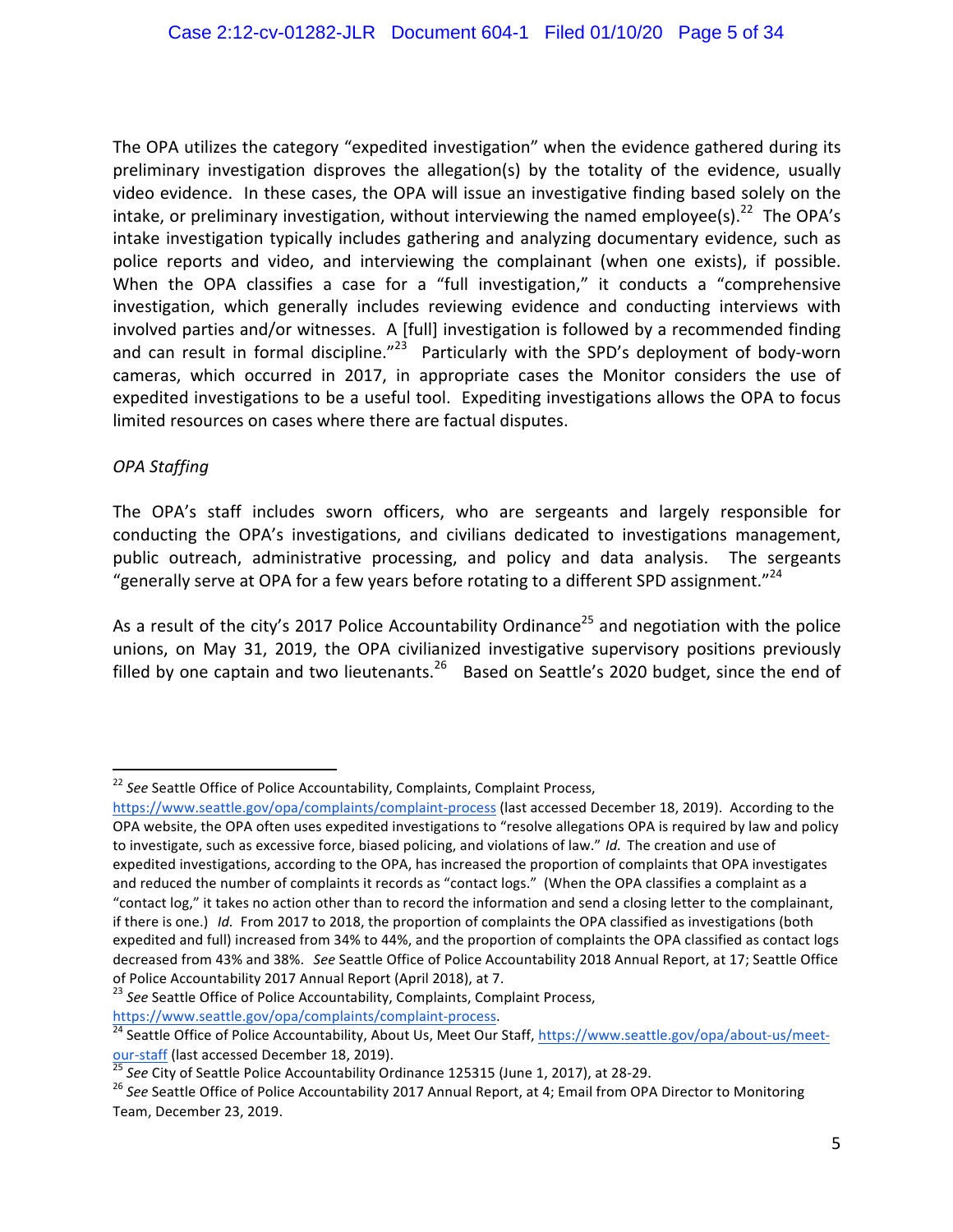2017, the number of budgeted OPA staff positions has increased from 19 to  $26.27$ The additional positions include one policy analyst, three community engagement specialists, one administrative specialist, and two civilian investigators. The Monitoring Team has long recommended that half of the OPA investigators be civilians. Though the current dearth of such investigators is a matter of serious concern, the Monitoring Team is encouraged that the OPA now has two civilian investigator lines (a product of negotiation with the Seattle Police Officers Guild), which the OPA plans to fill by the end of March 2020.

As depicted in Figure 1, the OPA's total headcount is comprised of 26 full-time positions: nine sworn officers and 17 civilian staff members.



# **Figure 1. OPA Organizational Chart**<sup>28</sup>

## *Overview of Complaint Process*

As outlined in the OPA's 2016 Internal Operations and Training Manual, its 2018 Annual Report, and its website, the complaint process begins when a member of the public or an employee of the SPD reports a possible violation of SPD policy. Generally, within five days of the OPA's receipt of the complaint, the OPA notifies the named employee(s) of the complaint, and the

<sup>&</sup>lt;sup>27</sup> See Email from OPA Director to Monitoring Team, October 23, 2018 (providing historical staffing information); Seattle Office of Police Accountability, About Us, Organizational Chart, https://www.seattle.gov/opa/aboutus/organizational-chart (last accessed December 18, 2019).<br><sup>28</sup> Seattle Office of Police Accountability, About Us, Organizational Chart, https://www.seattle.gov/opa/about-

us/organizational-chart.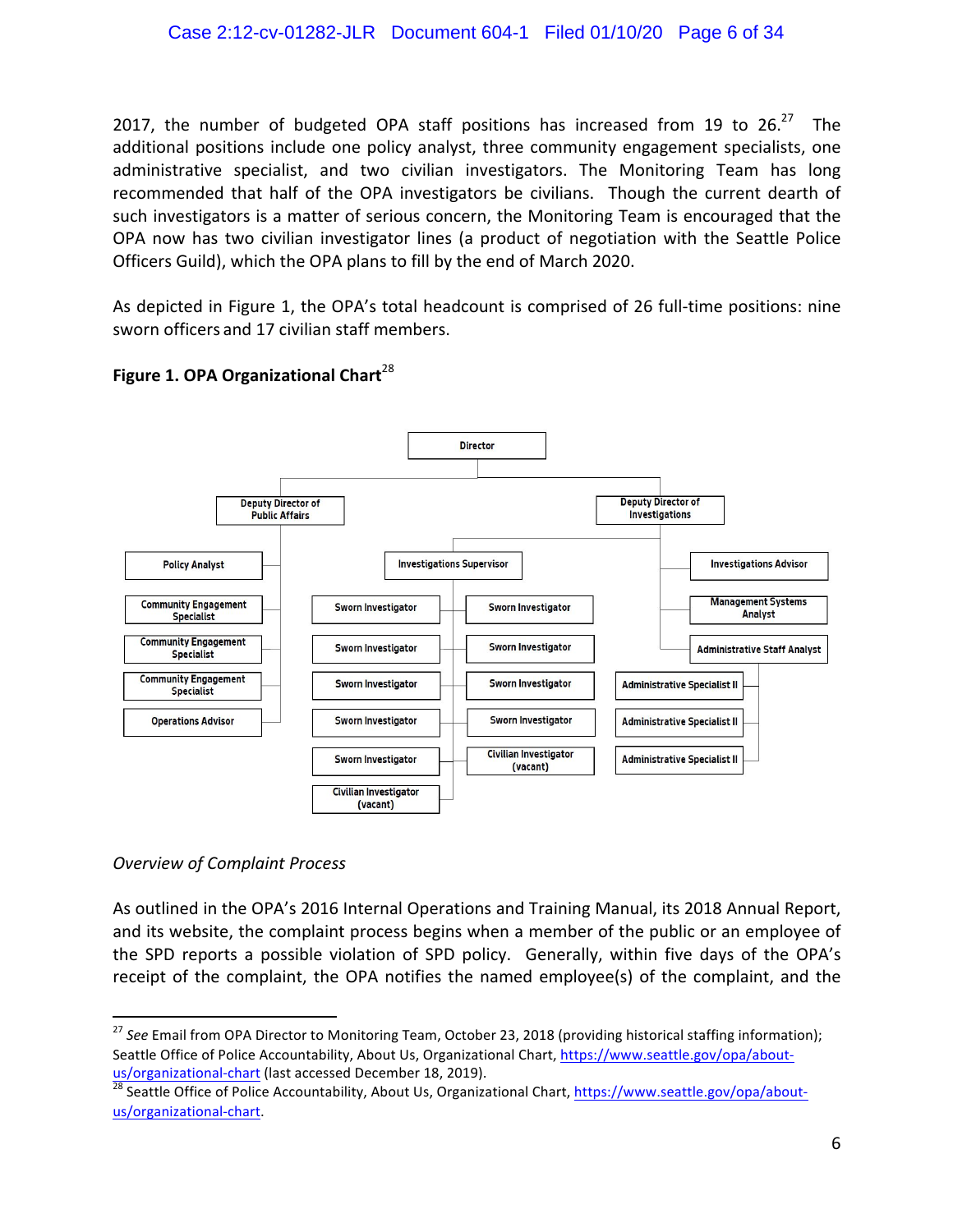employee's union.<sup>29</sup> The OPA will also notify the complainant that the OPA has received the complaint.<sup>30</sup> The OPA then assigns the complaint to an investigator for an intake, or preliminary investigation, which usually involves gathering SPD records, reviewing video, and interviewing the complainant (when one exists), if possible.<sup>31</sup> The investigator memorializes the results of the preliminary investigation in an Intake Follow-up Report.

Within 30 days of receiving the complaint, the OPA's director, or the director's designee, determines, by classifying a complaint, how the OPA will proceed.<sup>32</sup> For the June 1, 2018 to May 31, 2019 time period at issue in this assessment, the OPA used the following classification categories: "contact  $log<sub>i</sub>^{33}$  "supervisor action;"<sup>34</sup> "expedited investigation;" and "investigation" (full investigation).  $35$ 

Upon classifying a complaint as an expedited investigation or full investigation, the OPA must issue a classification report to the named employee(s) detailing information concerning the complaint, including a complaint summary, the allegations, and the SPD Manual sections implicated. The OPA will also notify the complainant of the classification.<sup>36</sup>

Expedited investigations differ from full investigations in one primary respect—there is no interview of the named employee(s). A case is eligible for classification as an expedited investigation when the OPA determines that the evidence gathered during the intake investigation disproves the allegation(s) by the totality of the evidence.<sup>37</sup> Once a case is classified as an expedited investigation, it is ready for closure, subject to review by the OIG, (formerly the OPA Auditor), a review process designed to ensure that the investigation is

<sup>&</sup>lt;sup>29</sup> See infra discussion, p. 14.<br><sup>30</sup> OPA 2016 Manual, at 6, 15, and 21-22. If the OPA classifies the complaint as a contact log, the OPA will not notify the named employee or the union. To protect the integrity of the criminal investigative process, for some complaints the OPA receives involving potential criminal conduct, the OPA will not notify the employee or the union. If the employee is not identified, the OPA will notify the union, and notify the named employee once identified. OPA 2016 Manual, at 21-22.<br><sup>31</sup> Seattle Office of Police Accountability, Complaints, Complaint Process,

https://www.seattle.gov/opa/complaints/complaint-process.<br><sup>32</sup> Seattle Office of Police Accountability 2018 Annual Report, at 16.<br><sup>33</sup> *See* Seattle Office of Police Accountability, Complaints, Complaint Process,

https://www.seattle.gov/opa/complaints/complaint-process. The OPA will record the complaint as a contact log if the allegation "does not involve a policy violation by an SPD employee or there is insufficient information to proceed with further inquiry[,]" e.g., complaints of slow police response times and parking ticket disputes.

<sup>&</sup>lt;sup>34</sup> *Id.* The OPA may decide the allegation is "best addressed through training, communication, or coaching by the employee's supervisor[,]" e.g., minor policy violations or performance issues. The OPA will send a memorandum to the "employee's supervisor requesting that specific actions be taken. The supervisor has 15 days to complete and return the case to OPA for review."

<sup>&</sup>lt;sup>35</sup> *Id.* In appropriate cases, the OPA will pursue alternative dispute resolutions such as mediation or rapid adjudication (employee recognizes his/her conduct was inconsistent with required standards and is willing to accept discipline in place of undergoing a full OPA investigation). However, even when the OPA intends to pursue an alternative dispute resolution, the OPA may classify the case for investigation so that it can still meet its classification notification obligations, as detailed in collective bargaining agreements.

 $3^5$  OPA 2016 Manual, at 6, 15, and 22-23.  $3^7$  *See supra* discussion, p. 5.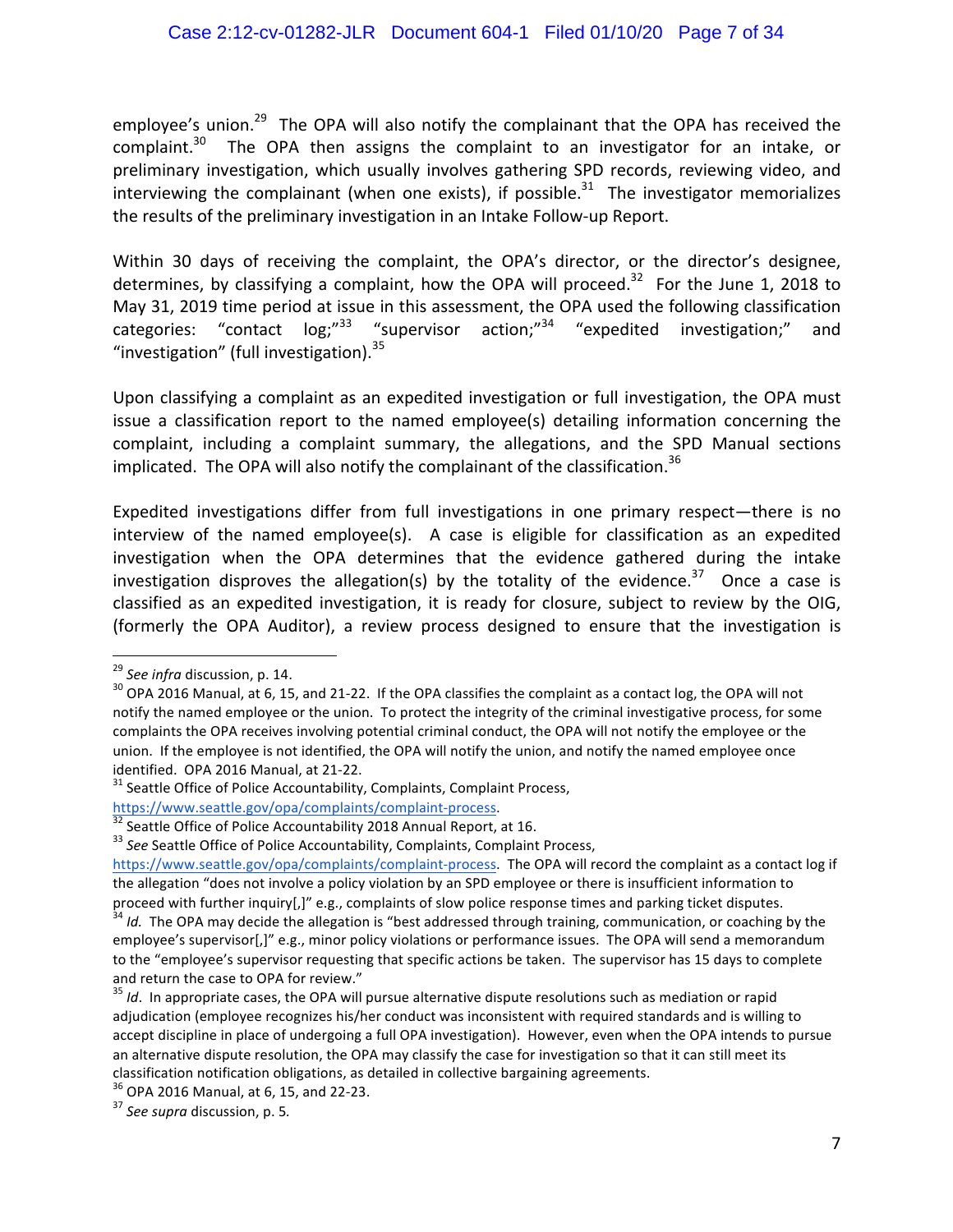thorough, timely, and objective.<sup>38</sup> For cases classified for full investigation, the OPA will conduct additional investigative steps, as necessary, and interview the named employee(s).<sup>39</sup>

Once a full investigation is complete, it is also subject to OIG review. After the OIG has reviewed both expedited investigations and investigations, the OPA may conduct additional investigative steps as requested by the OIG. To close the case, the OPA director issues a Director's Certification Memo ("DCM"), summarizing the evidence collected during the investigation and reaching recommended findings using a preponderance of the evidence standard, except when "the allegation is one of dishonesty, in which case the collective bargaining requires the application of a clear and convincing standard of proof."<sup>40</sup> The DCM, a redacted version of which (called a "closed case summary") is available on the OPA website for every investigation the OPA has closed, summarizes the complaint and the evidence, and analyzes each allegation by applying relevant SPD Manual provisions to the established facts. It explains how the OPA director reached his findings.<sup>41</sup> For each allegation, the OPA reaches either a "sustained" finding, indicating the OPA determined that the employee violated a SPD policy or one of five "not sustained" findings: not sustained (unfounded); not sustained (lawful and proper); not sustained (inconclusive); not sustained (training referral); and not sustained (management action).<sup>42</sup> For cases involving a sustained finding, only the SPD chief of police possesses the authority to impose discipline. $43$ 

A key deadline in the investigative process is the 180 days by which the OPA must close investigations in order for discipline to be imposed.<sup>44</sup> To ensure a timely investigation, OPA generally calculates the 180-day deadline from the date of incident, even if the OPA receives the complaint at a later date.<sup>45</sup> For not sustained cases, the end date is the day that the OPA issues the DCM. For sustained cases, the OPA holds a disciplinary meeting with the named

<sup>&</sup>lt;sup>38</sup> See City of Seattle Police Accountability Ordinance 125315 (June 1, 2017), at 44-46. <br><sup>39</sup> See Seattle Office of Police Accountability, Complaints, Complaint Process,

https://www.seattle.gov/opa/complaints/complaint-process.<br><sup>40</sup> *Id.* at 37. See also Agreement By and Between the City of Seattle and the Seattle Police Officers' Guild, Effective through December 31, 2014 (in effect until November 13, 2018), § 3.1, at 5. This agreement deemed that a presumption of termination applies to sustained findings of dishonesty. The new collective bargaining agreement reiterates that the presumption of termination applies to sustained findings of dishonesty, and that for "termination cases where the alleged offense is stigmatizing to a law enforcement officer, making it difficult for the employee to get other law enforcement employment," the "standard of review and burden of proof in labor arbitration requires an elevated standard of review (i.e. - more than preponderance of the evidence)...."

Agreement By and Between the City of Seattle and the Seattle Police Officers' Guild, Effective through December

<sup>31, 2020 (</sup>in effect beginning November 14, 2018), § 3.1, at 6.<br><sup>41</sup> *See* Seattle Office of Police Accountability, Complaints, Complaint Process,<br>https://www.seattle.gov/opa/complaints/complaint-process.

<sup>&</sup>lt;sup>42</sup> See Seattle Office of Police Accountability, Complaints, Complaint Process, https://www.seattle.gov/opa/complaints/complaint-process.

<sup>&</sup>lt;sup>43</sup> *Id.* The chief may delegate discipline involving oral or written reprimands to assistant chiefs. For more information regarding the disciplinary process after the OPA reaches a sustained finding, see OPA 2016 Manual, at 39-42.<br><sup>44</sup> *See infra* discussion, pp. 11-12.<br><sup>45</sup> *See* Seattle Office of Police Accountability 2018 Annual Report, at 21.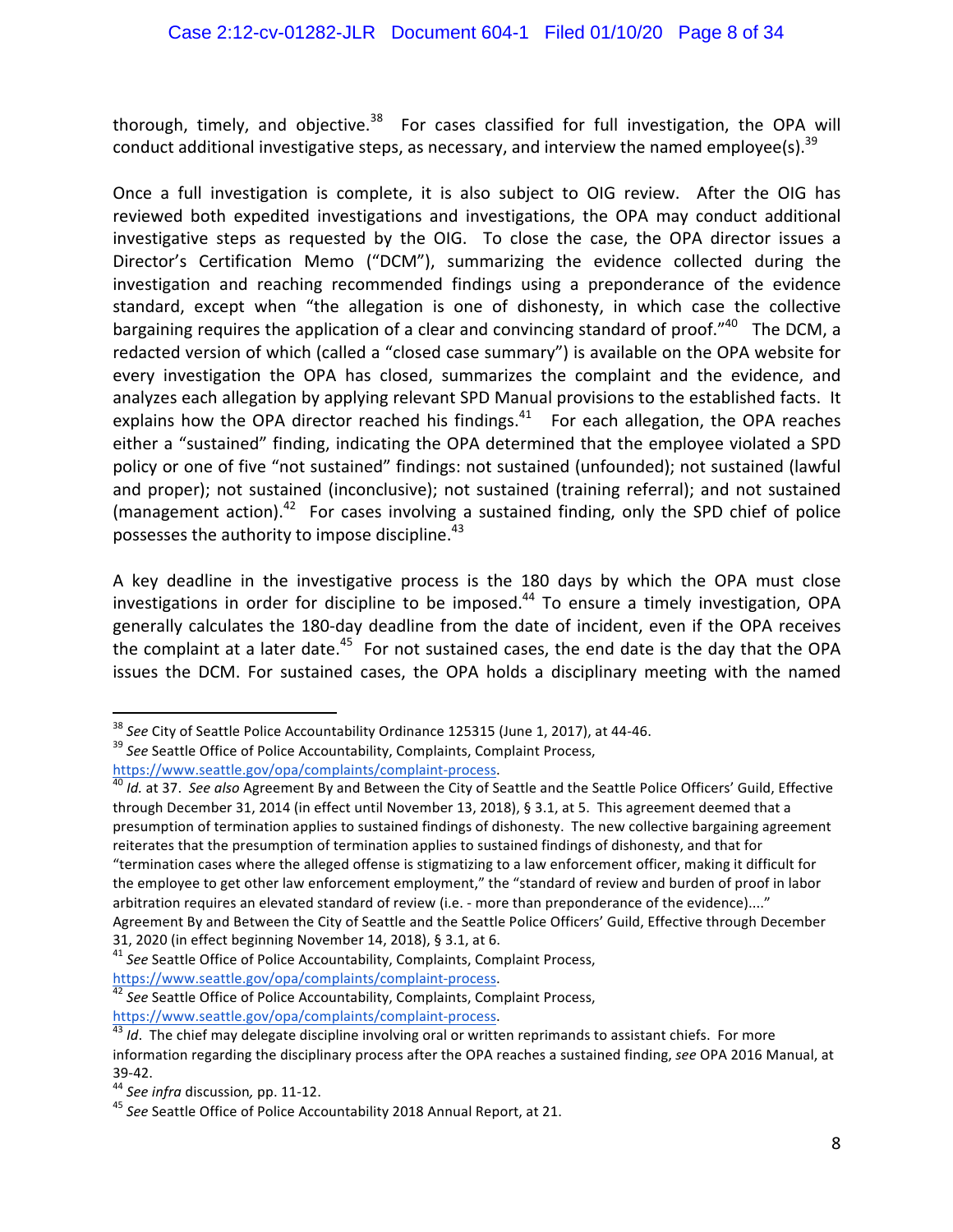officer's chain-of-command and other SPD command staff. Following the disciplinary meeting, if the disciplinary determination is to issue a written or oral reprimand, the end date is the date of the final outcome—the date of the reprimand or closure letter. $46$  If the discipline recommended involves suspension, demotion, or termination, the date the SPD issues to the officer the "proposed discipline action report" is the end date. $47$ 

The OIG, one of the three prongs of Seattle's police accountability system, serves to provide an additional layer of review, as indicated in this section, at different stages of the investigative process. First, the OIG reviews the propriety of all classification decisions. Second, the OIG reviews all cases the OPA designates for expedited investigations (after completion of the intake investigation). If the OIG does not find that the expedited investigation is thorough without interviews of the named employees—and therefore not appropriate for an expedited investigation classification, the OPA will conduct a full investigation. Third, the OIG reviews all completed investigations, can request that the OPA conduct investigative steps, and ultimately certifies in a memorandum, whether it believes that the OPA investigation was objective, thorough, and/or timely.<sup>48</sup>

## *Complaints*

The OPA received 1,313 complaints in 2017, and 1,172, in 2018.<sup>49</sup> During 2018, it classified a total of 1,172 complaints as follows: 518 investigations (including expedited investigations); 449 contact logs; 197 supervisor actions; and seven mediations.<sup>50</sup> By contrast, in 2017 the OPA classified 1,313 complaints: 453 investigations (including expedited investigations); 570 contact logs; 283 supervisor actions; seven mediations; and 14 frontline investigations.<sup>51</sup> Consequently.

<sup>&</sup>lt;sup>46</sup> See Email from Seattle assistant city attorney to Monitoring Team, December 19, 2019<br><sup>47</sup> OPA 2016 Manual, at 35-36.<br><sup>48</sup> See Seattle Office of the Inspector General, About, Oversight of Police Misconduct Cases,

https://www.seattle.gov/oig/opa\_oversight (last accessed December 18, 2019). See also Email from OPA Director to Monitoring Team, December 23, 2019. In the event that a complaint presents a conflict of interest for the OPA (e.g., a member of the OPA is involved in the complaint), the OIG will also handle the classification, and investigate the complaint if necessary. In addition, the OIG conducts reviews of the OPA, as warranted, involving any systemic concerns, as it does of the SPD generally. [E]ach OIG annual report will include the OIG's analysis of how well [the] OPA is meeting its responsibilities." Seattle Office of the Inspector General, About, Oversight of Police Misconduct Cases, https://www.seattle.gov/oig/opa\_oversight.<br><sup>49</sup> Seattle Office of Police Accountability 2018 Annual Report, at 9.<br><sup>50</sup> See Email from Seattle city assistant attorney to Monitoring Team, December 17, 2019. Based on a

OPA's data, the number of cases classified as investigations varied from the 519 reported in the Seattle Office of Police Accountability 2018 Annual Report, at 17.

<sup>&</sup>lt;sup>51</sup> See Email from Seattle city assistant attorney to Monitoring Team, December 17, 2019. Based on an update of OPA's data, the number of complaints and cases classified as investigations, contact logs, and supervisor actions varied slightly from the numbers reported in the Seattle Office of Police Accountability 2017 Annual Report, at 7. The OPA also used to classify some complaints as "frontline investigation," which meant that it referred the complaint to the named employee's chain of command to investigate and address minor administrative procedural, or technical violations of SPD policy as the employee's supervisors deemed appropriate. Seattle Office of Police Accountability 2017 Annual Report, at 6.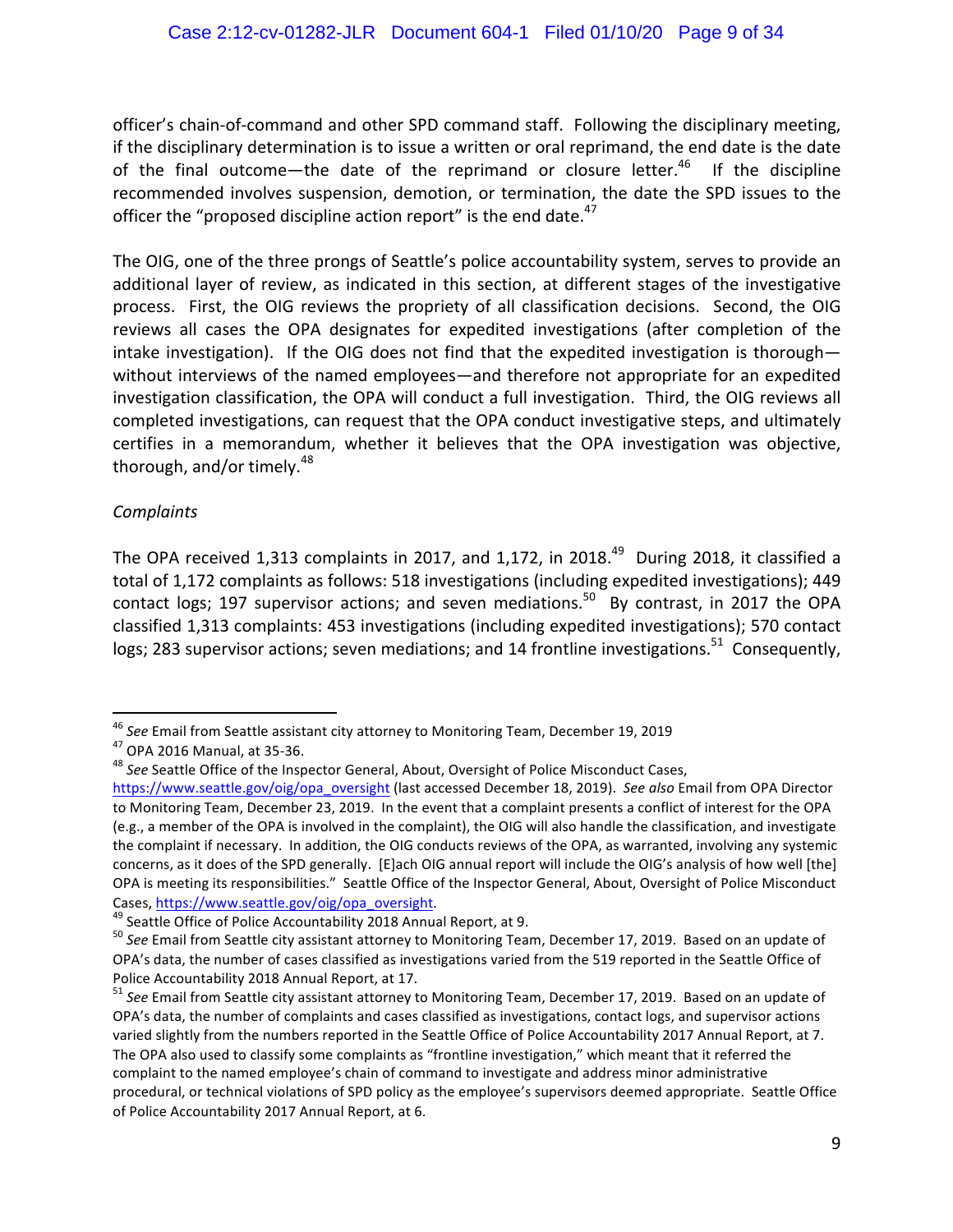the number of complaints the OPA classified for investigation (thereby affecting its workload), from 2017 to 2018, increased by 65, or 14.3%.

### **II. Methodology**

For this assessment, the Monitoring Team reviewed OPA investigations closed between June 1, 2018, and May 31, 2019, involving sworn officers.<sup>52</sup> During this date range, the SPD and the OPA did not make any significant policy changes related to the OPA investigative process. The Monitoring Team reviewed both expedited investigations and full investigations, cases closed with both sustained and not sustained findings, and those that involved alleged use of force allegations and those that did not.

Between June 1, 2018, and May 31, 2019, the OPA completed 494 investigations involving sworn officers; it completed 530 investigations involving all employees.<sup>53</sup>

Each "investigation" or "case" refers to an individually numbered OPA complaint. A case can include one or more allegations, with one or more named (subject) employees, including both a sworn officer and a civilian employee, e.g., a parking enforcement officer. A "completed" investigation is one for which the OPA director has issued a DCM.

From the pool of 494 closed investigations involving sworn officers, the Monitoring Team selected a random sample of 38 cases to assess. The Monitoring Team calculated the sample size using an 80% confidence level and a 10% margin of error. The Monitoring Team then used a random number generator to randomly select the cases. During the review, the Monitoring Team and the city realized that one of the electronic case files the OPA provided to the Monitoring Team corresponded to a different case, which fell outside the review's parameters. The Monitoring Team dropped this case from the review, which left a sample of 37 cases. Using a sample size of 37 did not impact the confidence level or margin of error, which remains at 80% and 10%, respectively.

In total, the Monitoring Team used seven expert reviewers for this assessment. Two experts reviewed each closed investigation, which the OPA provided to reviewers on hard drives. The OPA electronic case files (the OPA no longer uses paper case files) included the original complaint, in-car video, body-worn camera video, and other SPD records, audio recordings of interviews, transcripts of officer interviews, Intake Follow-up Reports, Investigation Plan & Case Summary Reports, notifications to and correspondence with complainants and named officers, OPA Auditor or OIG Investigation Review memoranda, and Director Certification Memos. For each case, reviewers applied a standardized assessment instrument, which, but for minor changes, mirrored the assessment instrument Monitoring Team reviewers used for the *Fourth* 

 $52$  These cases sometimes involve retired sworn officers in possession of a "special commission" from the SPD that allows them to be hired, as private citizens, to perform certain law enforcement-type functions. The SPD chief has the authority to revoke special commissions.<br><sup>53</sup> Email from OPA Management Systems Analyst to the Monitoring Team, September 4, 2019.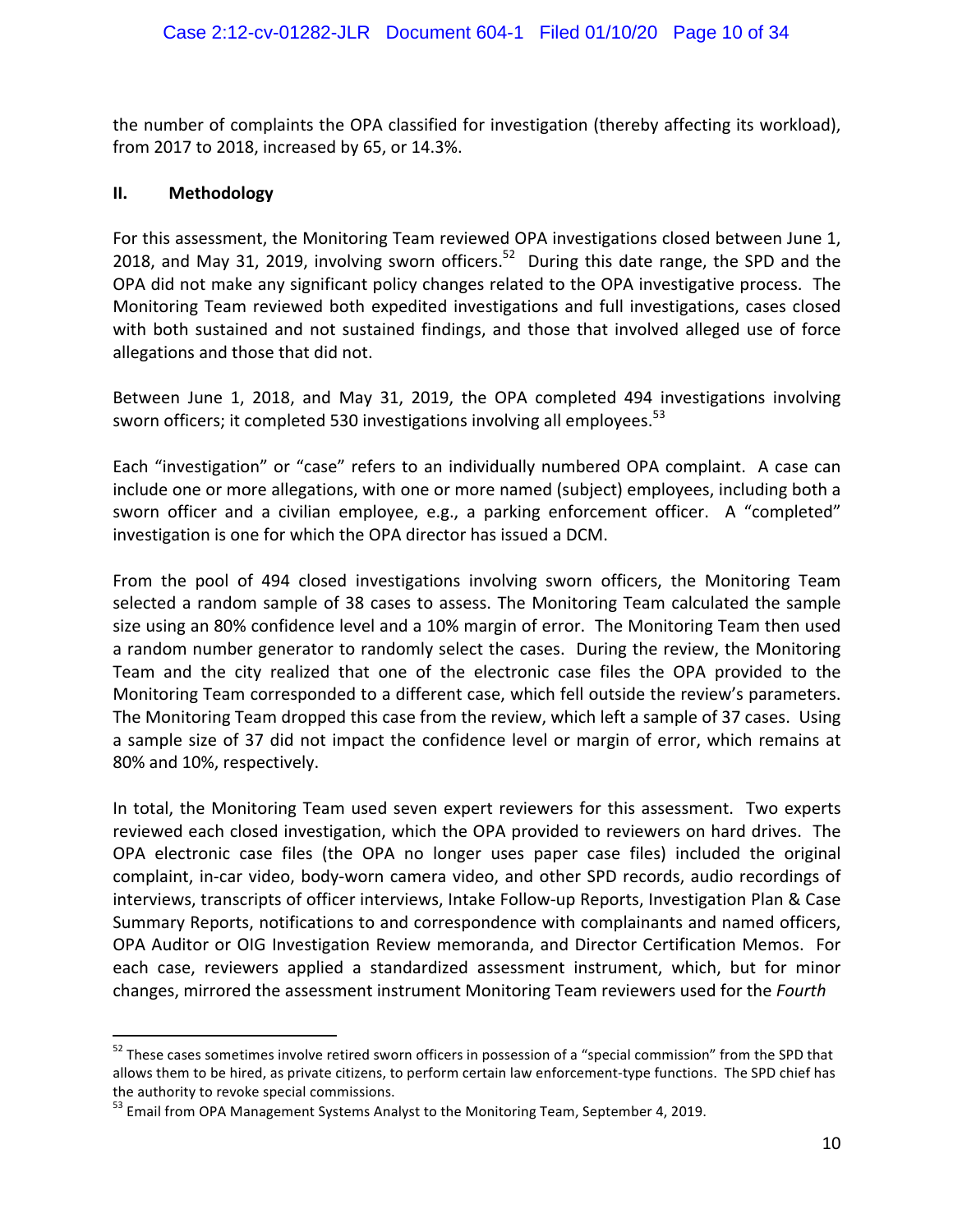*Systemic Assessment*. Each reviewer also possessed the OPA's 2016 Manual, referenced in the assessment instrument, to measure the OPA's compliance with its own policies and procedures. Through October 23, 2019, the reviewers entered their assessments into SurveyMonkey, a central database. For seven weeks, beginning September 10, 2019 and ending October 21, 2019, the reviewers discussed, in a conference call, their findings, comments, and questions about cases on each week's agenda, with the OPA director, a Seattle assistant city attorney, members of the SPD command staff, at least one representative from the DOJ, and a representative from the OIG. Prior to each call, the Monitoring Team provided the reviewers' case notes to the city and the DOJ. These conference calls permitted the Monitoring Team members to identify issues they spotted in cases, hear the city's response, and in some instances discuss mutually agreeable solutions to issues.

The Monitoring Team provided a draft of this report to the city of Seattle and the DOJ on November 12, 2019. On December 10, 2019, the city of Seattle and the DOJ both provided feedback regarding the draft to the Monitoring Team, which in turn submitted a revised draft to the DOJ and the city on December 23, 2019. The city of Seattle provided its final written feedback to the Monitoring Team on January 4, 2020, and January 7, 2020.

## **III. Findings**

This section will first address the overall timeliness of OPA's investigations, specifically its compliance with the 180-day deadline for case closures, and its compliance with other internal deadlines, which stem from the collective bargaining agreements that govern the SPD's disciplinary and internal investigation procedures. Second, the section will then focus on the Monitoring Team's assessment of the quality and consistency of the OPA's investigations, including the overall evaluation of the quality of its investigations, and the investigation's components, including the thoroughness of its evidence gathering, the quality of its interviews, Case Summary, recommendations, and Director's Certification Memo. Finally, the section will analyze the concerns that the Monitor's Fourth Systemic Assessment described, including issues involving the thoroughness of OPA investigations raising potential criminal or terminable offenses. 

## **Timeliness of OPA Investigations**

## *Case Closures*

Seattle's collective bargaining agreements with the Seattle Police Officers' Guild ("SPOG") and the Seattle Police Management Association ("SPMA"), specify, with few exceptions, that "no discipline may result from [an OPA] investigation if the investigation of the complaint is not completed within ... 180 days after receipt of the complaint by the OPA or by a Department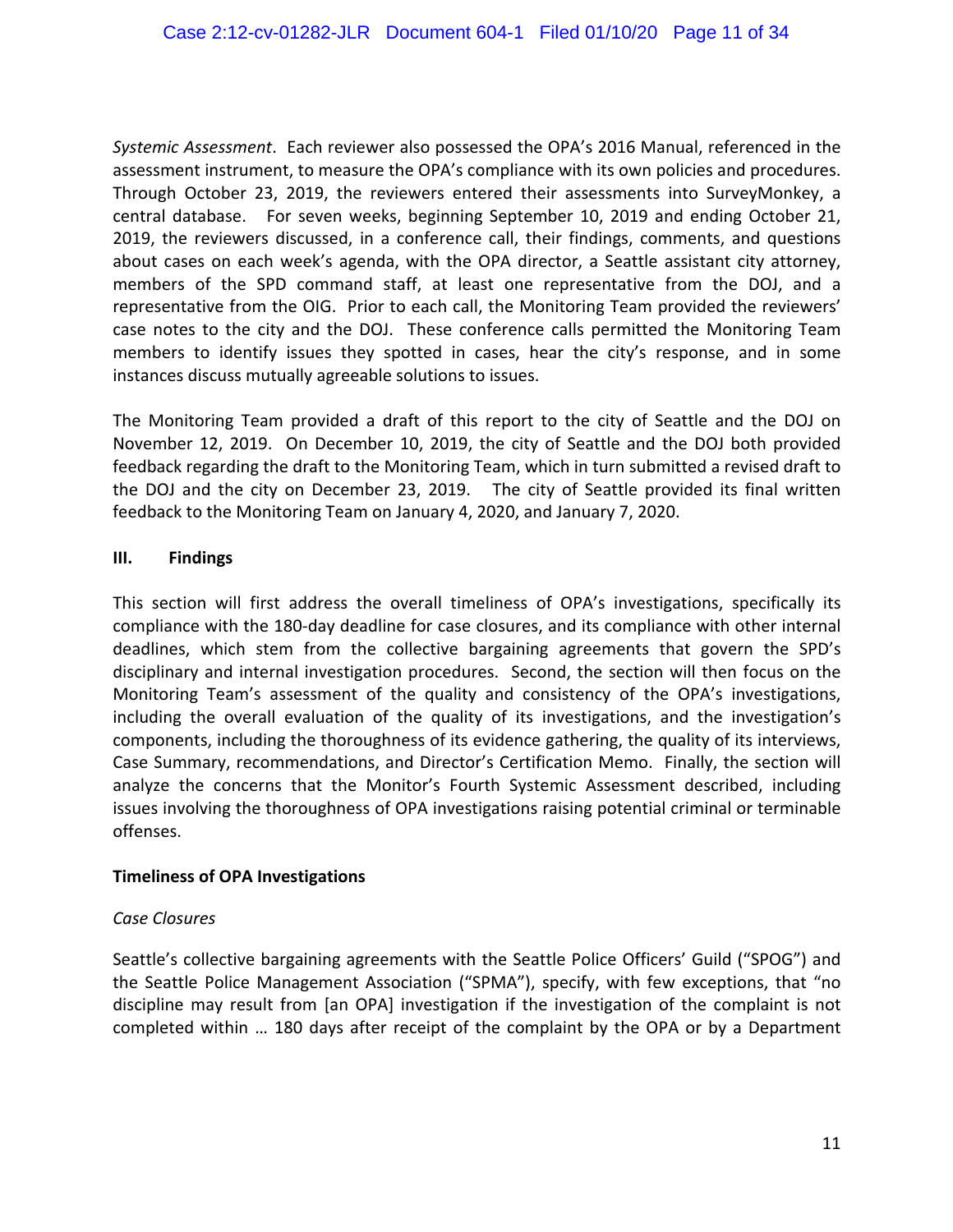sworn supervisor....<sup>"54</sup> The OPA has memorialized this 180-day deadline in its Internal Operations and Training Manual, $55$  and to ensure a timely investigation, generally begins calculating the 180-day start date from the date of incident.<sup>56</sup> In assessing the OPA's compliance with the deadline, the Monitoring Team took into account cases in which the OPA ran the 180-day start date from the date it received the complaint rather than the date of incident, extensions to the 180-day deadline the OPA obtained from the union, and the differing end dates for sustained and not sustained cases.

The Monitoring Team found that the OPA closed 35 of 37 cases, or 95%, within the 180-day time frame.<sup>57</sup> This is a substantial improvement since the Monitoring Team's prior assessment of the OPA—involving the period of August 1, 2014 through April 30, 2015—when it concluded that in "a full one-fourth of OPA cases, the [OPA] did not meet the well-known 180-day deadline."<sup>58</sup> The OPA's accomplishment is particularly impressive in light of the fact that the number of complaints it is classifying for investigation (expedited and full) has increased and its investigative staffing has remained relatively static. Of the 37 cases the Monitoring Team examined, the OPA sustained one or more allegations in three cases and closed 34 with no sustained findings. Of the two not sustained cases where the OPA did not meet the 180-day deadline, the OPA found both to be not sustained based on the merits of the complaint. In one case, the OPA placed its administrative investigation on hold while the SPD conducted a criminal investigation that took eight months. In the second case, the OPA erroneously calculated the date it received the complaint as later than when it actually did.

## *Case-completion Times*

In evaluating the OPA's 95% compliance with the 180-day investigation period, the Monitoring Team observed that investigative delays in numerous cases prevented the OPA from closing cases more expeditiously. Measuring case-completion times from the date the OPA received the complaint until the DCM date, as depicted in Table 1 (page 13), the Monitoring Team found that OPA took 121 to 150 days to close 19% of cases and 151 to 180 days to close 70% of cases. The OPA closed four cases, or 11%, on or after the 181st day. As described above, two of these four cases were not closed within the case closure deadline. In the two others, the OPA

<sup>&</sup>lt;sup>54</sup> Agreement By and Between the City of Seattle and the Seattle Police Officers' Guild, Effective through December 31, 2020 (in effect beginning November 14, 2018), §§ 3.6(B)-(D), at 9-12;

Agreement By and Between the City of Seattle and the Seattle Police Officers' Guild, Effective through December 31, 2014, § 3.6(B), at 10 (in effect through November 13, 2018); Agreement By and Between the City of Seattle and the Seattle Police Management Association, Effective January 1, 2014 through December 31, 2019, § 16.4(C), at 34, https://www.seattle.gov/Documents/Departments/OPA/Legislation/SPMA\_CBA\_expires\_12-31-19\_111717.pdf. Although the predecessor SPOG agreement was in effect and applicable to most of the investigations the Monitoring Team reviewed, this report will cite to the current SPOG agreement unless the cited provisions

substantively vary from the predecessor agreement.<br><sup>55</sup> OPA 2016 Manual, at 35-37 and 43-44.<br><sup>56</sup> Seattle Office of Police Accountability 2018 Annual Report, at 21.<br><sup>57</sup> The Monitoring Team's findings with respect to the O with those of the OPA. According to its annual report, in 2018 the OPA completed 94% of all investigations within the 180-day deadline, and none of the untimely investigations contained sustained findings. *Id*. <sup>58</sup> Dkt. 259-1, at 6.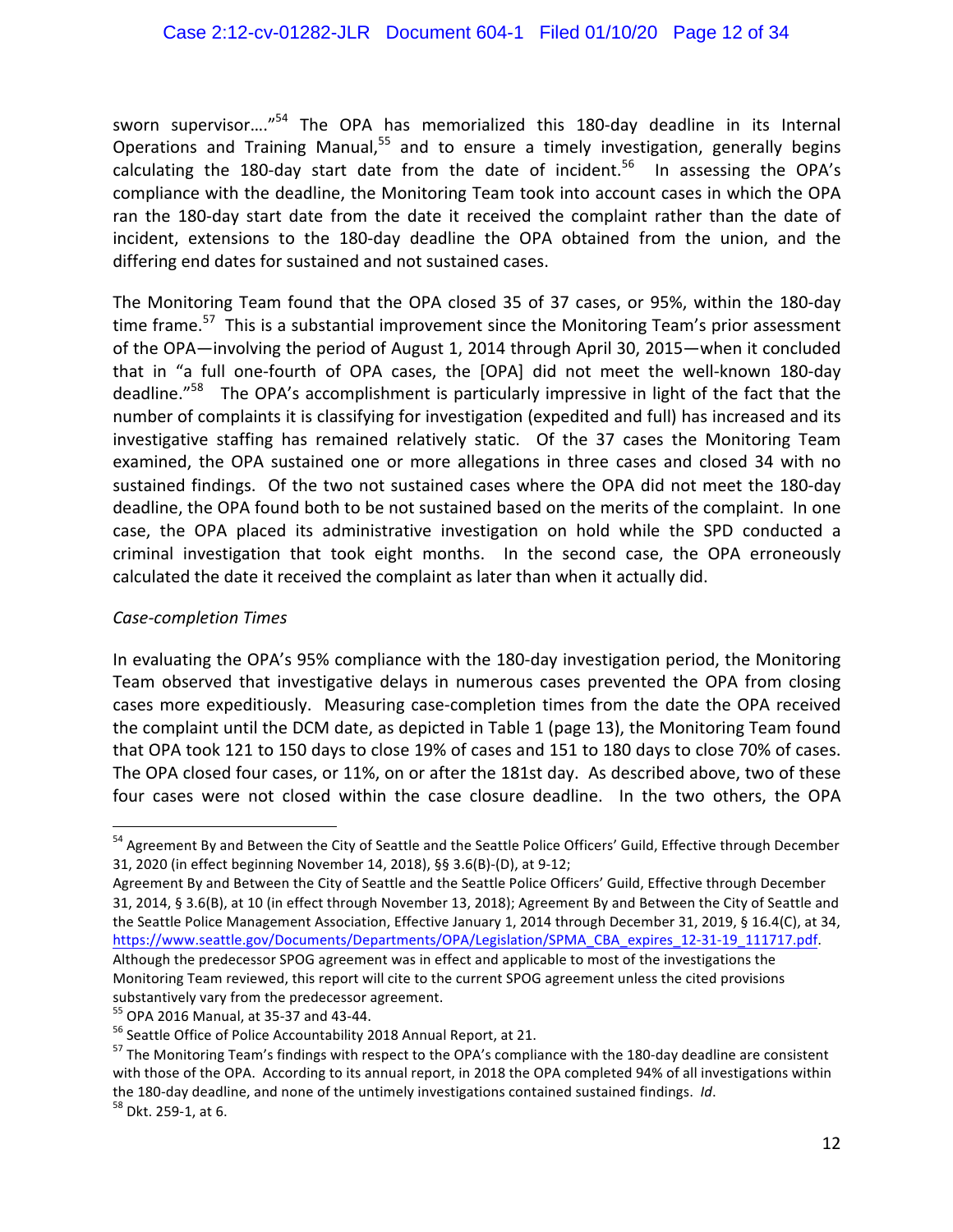requested and obtained extensions from the SPOG, extending the 180-day deadline by 14 and 15 days, respectively, and the OPA closed each of these cases within the extended deadline date. The Monitoring Team is concerned that when the director completes the DCM on or near the 180-day, it will be too late for the OPA to conduct any additional investigative steps, including re-interviewing witnesses, should the OPA director believe further investigation is warranted. In conversations with the OPA, it acknowledged the delays and attributed them to caseloads, complaint and investigation rates, and staffing issues. From 2017 to 2018, for example, the number of complaints the OPA classified for investigation (expedited or full) rose from 453 to 518, a 14.3% increase.<sup>59</sup> Given the number of authorized line investigator positions (nine at the end of 2017 and ten during most of 2019), even slight increases in the number of investigations can disproportionately affect caseloads. Investigator turnover and unexpected leaves, both of which occurred during the review period, can also lead to undesirable case reassignments and caseload increases.<sup>60</sup>

|                  | Full<br>Investigations |      | Expedited<br>Investigations |      | Total |      |
|------------------|------------------------|------|-----------------------------|------|-------|------|
| 0 to 90 Days     | 0                      | 0%   | 0                           | 0%   | 0     | 0%   |
| 91 to 120 Days   | 0                      | 0%   | 0                           | 0%   | 0     | 0%   |
| 121 to 150 Days  | 3                      | 16%  | 4                           | 22%  | 7     | 19%  |
| 151 to 180 Days  | 13                     | 68%  | 13                          | 72%  | 26    | 70%  |
| 181 or more Days | 3                      | 16%  | 1                           | 6%   | 4     | 11%  |
| Total            | 19                     | 100% | 18                          | 100% | 37    | 100% |

# Table 1. Days to Complete Investigations, Measured from Date OPA Received Complaint to Date of Director's Certification Memorandum

Four cases illustrate two types of delays the Monitoring Team found in investigations. The first type involves delays in conducting interviews of sworn officers and other investigative tasks. For example, in a case that resulted in sustained findings against two officers, involving the use of improper neck restraints, the OPA classified the complaint on May 11, 2018, but did not begin to conduct interviews of officers until August 15, 2018, a delay of more than three months. The OPA Auditor did not certify this OPA investigation as timely and the OPA closed the case on the 180-day date. In a second case involving allegations that a lieutenant retaliated against a sergeant for filing an OPA complaint against officers under her command, $61$  the OPA classified the complaint on June 1, 2018, but did not conduct subsequent investigative work until August 29, 2018, when it interviewed the named officer. The assigned investigator, a lieutenant with supervisory responsibilities, indicated in the Investigation Plan & Case Summary, that "[d]ue to case load and other responsibilities, I did not work on this case for

<sup>&</sup>lt;sup>59</sup> See supra discussion, pp. 9-10.<br><sup>60</sup> See Email from OPA Director to Monitoring Team, October 23, 2018 (providing historical staffing information).<br><sup>61</sup> See infra discussion, p. 18, where the report describes this inv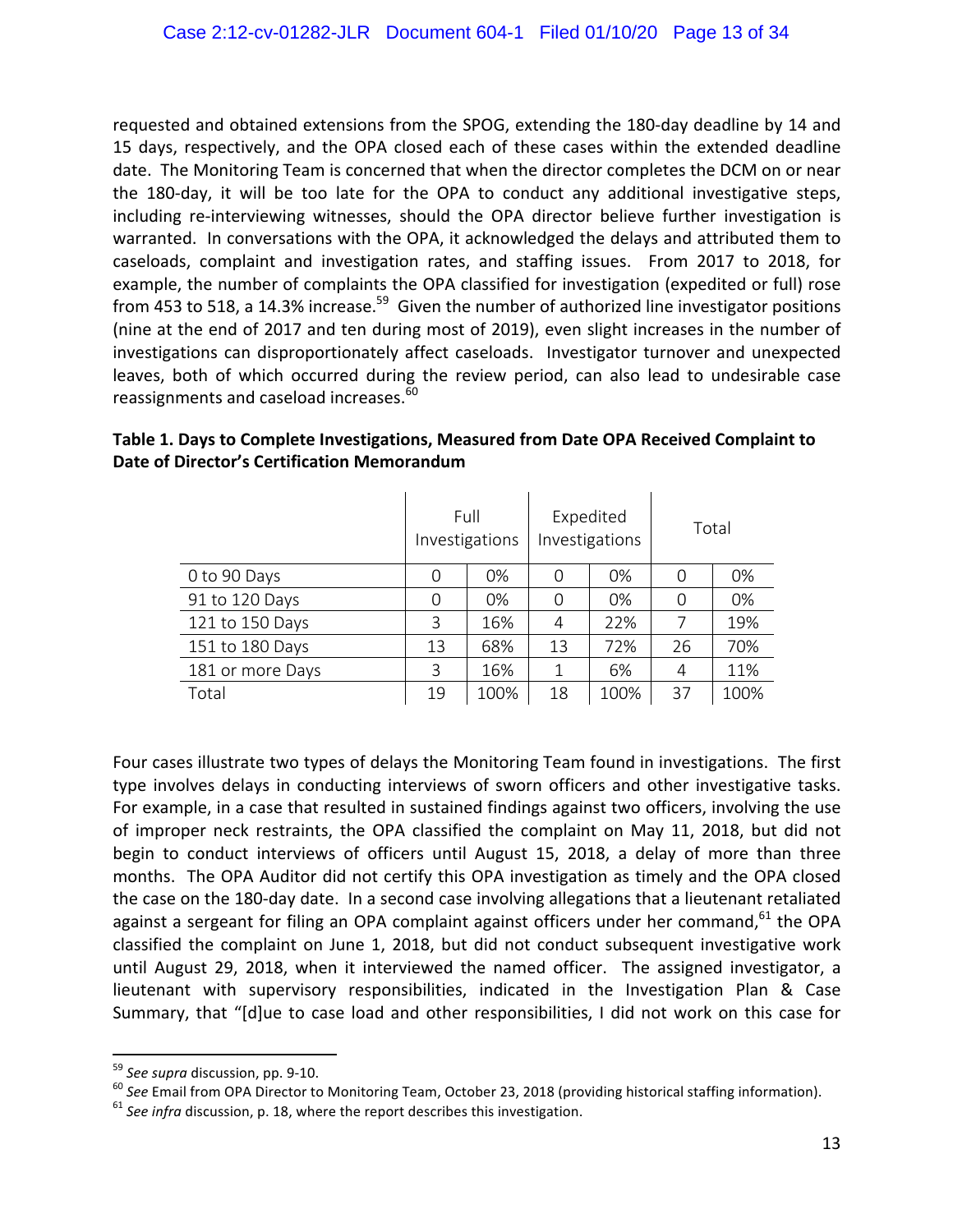extended periods of time.<sup>62</sup> The OPA Auditor did not certify this OPA investigation as timely and the OPA closed the case on the 180-day date. The second type of delay involves time lags between the completion of the investigation and the issuance of the DCM, which is driven by the number of DCMs for which the OPA director is responsible—530 during the 12-month assessment period. For example, in a case the OPA determined to close as an expedited investigation on May 18, 2018, (signifying that the case was ready to be closed after the intake investigation), the OPA did not complete the DCM until October 11, 2018, nearly five months later and one day before the 180-day deadline. For a second case the OPA closed as an expedited investigation, there was a more than four-month time lag between the classification, on April 6, 2018, and the DCM, which the OPA completed on the 180-day date, August 28, 2018. 

### **Timeliness of Investigative Actions**

## *Notification to Sworn Officers of Complaint*

The OPA complied with requirements to notify sworn officers of complaints, within specified time guidelines, in 33 of 34 applicable cases. The Seattle Police Officers' Guild collective bargaining agreement states that "except in criminal investigations or where notification would jeopardize the investigation ... the [OPA] shall notify the named employee of the receipt of a complaint, including the basic details of the complaint, within five ... days after [OPA's] receipt of the complaint...."<sup>63</sup> The agreement further specifies that if the OPA cannot immediately identify the named employee, the OPA shall notify the union of the complaint and notify the named employee within five days once identified. $64$  The OPA has incorporated this deadline in the OPA 2016 Manual, which also states that the OPA "usually defaults to SPOG requirements regarding notice and timelines, as they are the most stringent."<sup>65</sup> Of the 37 cases the Monitoring Team examined, it found that the OPA notified the named sworn officer(s) of the complaint within five days of receipt in 32 cases and in three of the four cases where it did not, the OPA referred the cases for criminal investigation, an explicit exception to the five-day notice requirement. In just one case when required to do so, the OPA did not provide notice of

 $62$  The OPA assigned this case to lieutenant because the named officer was a lieutenant and the collective bargaining agreement with the SPMA requires that "the lead investigative function ... be performed by an officer of equal or greater rank.... If officers holding the rank of [I]ieutenant or [c]aptain have been replaced through civilianization, the lead investigative function may be performed by a civilian permanently assigned to the OPA. Agreement By and Between the City of Seattle and the Seattle Police Management Association, Effective January 1, 2014 through December 31, 2019, § 16.4(A), at 33. At the time this case was investigated, the OPA had not yet hired civilian investigative supervisors (replacing a captain and two lieutenants). The OPA plans to hire its first civilian investigators in the first quarter of 2020. *See supra* discussion, pp. 5-6.<br><sup>63</sup> Agreement By and Between the City of Seattle and the Seattle Police Officers' Guild, Effective through December

<sup>31, 2020, § 3.6(</sup>A), at 9 (in effect beginning November 14, 2018). See also Agreement By and Between the City of Seattle and the Seattle Police Management Association, Effective January 1, 2014 through December 31, 2019, § 16.4(B), at 33. The SPMA agreement requires notice of the complaint to the named officer within ten days. <sup>64</sup> Agreement By and Between the City of Seattle and the Seattle Police Officers' Guild, Effective through December

<sup>31, 2020, § 3.6(</sup>B), at 10 (in effect beginning November 14, 2018).<br><sup>65</sup> OPA 2016 Manual, at 21.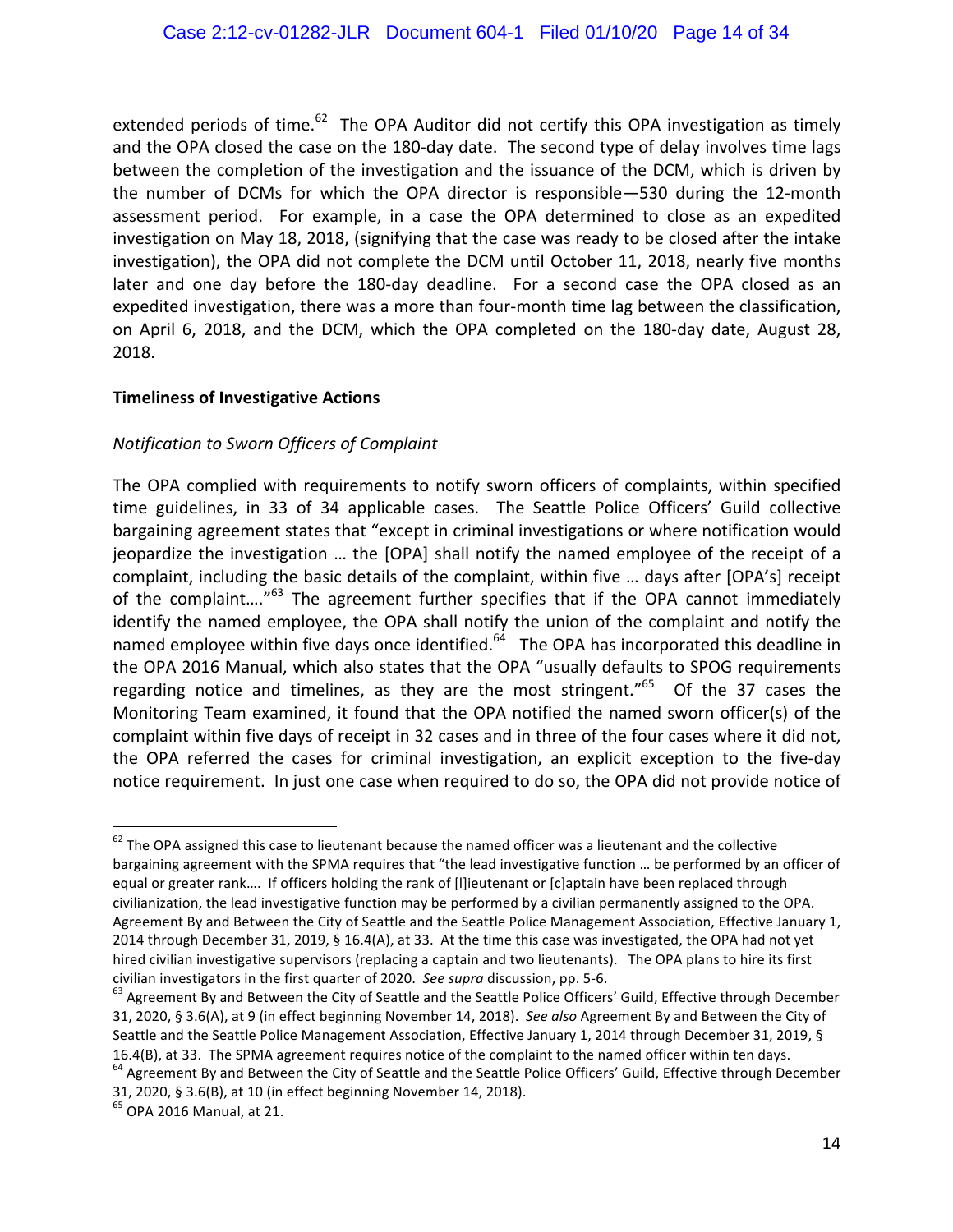the complaint within five days. The OPA, therefore, complied with the requirement (accounting for the three cases excepted from the requirement), in approximately 97% of the sample cases.

## *Intake Investigation*

The police unions' collective bargaining agreements require that the OPA classify complaints within 30 days "after receipt of the complaint by the OPA or by a [d]epartment sworn supervisor."<sup>66</sup> Consequently, OPA's internal "goal," as articulated in the OPA 2016 Manual, "is to have the intake, or preliminary investigation completed within two weeks."<sup>67</sup> However, ... the intake investigation must be completed soon enough to allow the OPA [d]irector to make a classification decision within 30 days from the date on which the complaint was received by OPA."<sup>68</sup> The Monitoring Team assessed the timeliness of the OPA's intake investigation and found that, (excluding one case in which the OPA did not document conducting an intake investigation), the OPA completed intake investigations in less than 30 days approximately 94% of the time, or in 34 of 36 cases. The OPA completed its intake investigation within two weeks in nine cases, or 25% of the time. In 25 other cases, 69% of the sample, the OPA completed the intake investigation in less than 30 days. In approximately six percent, or two cases, the OPA placed the administrative investigation on hold during the pendency of a criminal investigation and took more than 30 days to complete the intake investigation. For these criminal cases, the collective bargaining agreements' 30-day classification notice requirement did not apply.

# *Classification of Complaints*

The Monitoring Team evaluated the OPA's compliance with deadlines, established by the unions' collective bargaining agreements, for the classification of complaints. These agreements require that the OPA furnish, with limited exceptions, the named employee(s) and the relevant union(s) "with a classification report no later than ... 30 days after the  $[OPA's]$ receipt of the complaint." $69$  The classification report must detail how the OPA classified the complaint, a list of allegations and SPD Manual provisions allegedly violated, and other information pertinent to the complaint.<sup>70</sup> The OPA 2016 Manual makes these classification requirements clear for OPA staff.<sup>71</sup>

 $^{66}$  Agreement By and Between the City of Seattle and the Seattle Police Officers' Guild, Effective through December 31, 2020, § 3.6(A), at 9 (in effect beginning November 14, 2018); Agreement By and Between the City of Seattle and the Seattle Police Management Association, Effective January 1, 2014 through December 31, 2019, § 16.4(B), at 33.

<sup>&</sup>lt;sup>67</sup> OPA 2016 Manual, at 19.<br><sup>68</sup> *Id.*<br><sup>69</sup> Agreement By and Between the City of Seattle and the Seattle Police Officers' Guild, Effective through December 31, 2020, § 3.6(A), at 9 (in effect beginning November 14, 2018). See also Agreement By and Between the City of Seattle and the Seattle Police Management Association, Effective January 1, 2014 through December 31, 2019, § 16.4(B), at 33.

<sup>&</sup>lt;sup>70</sup> See Agreement By and Between the City of Seattle and the Seattle Police Officers' Guild, Effective through December 31, 2020, § 3.6(A), at 9 (in effect beginning November 14, 2018); Agreement By and Between the City of Seattle and the Seattle Police Management Association, Effective January 1, 2014 through December 31, 2019, § 16.4(B), at 33.  $71$  OPA 2016 Manual, at 22-24.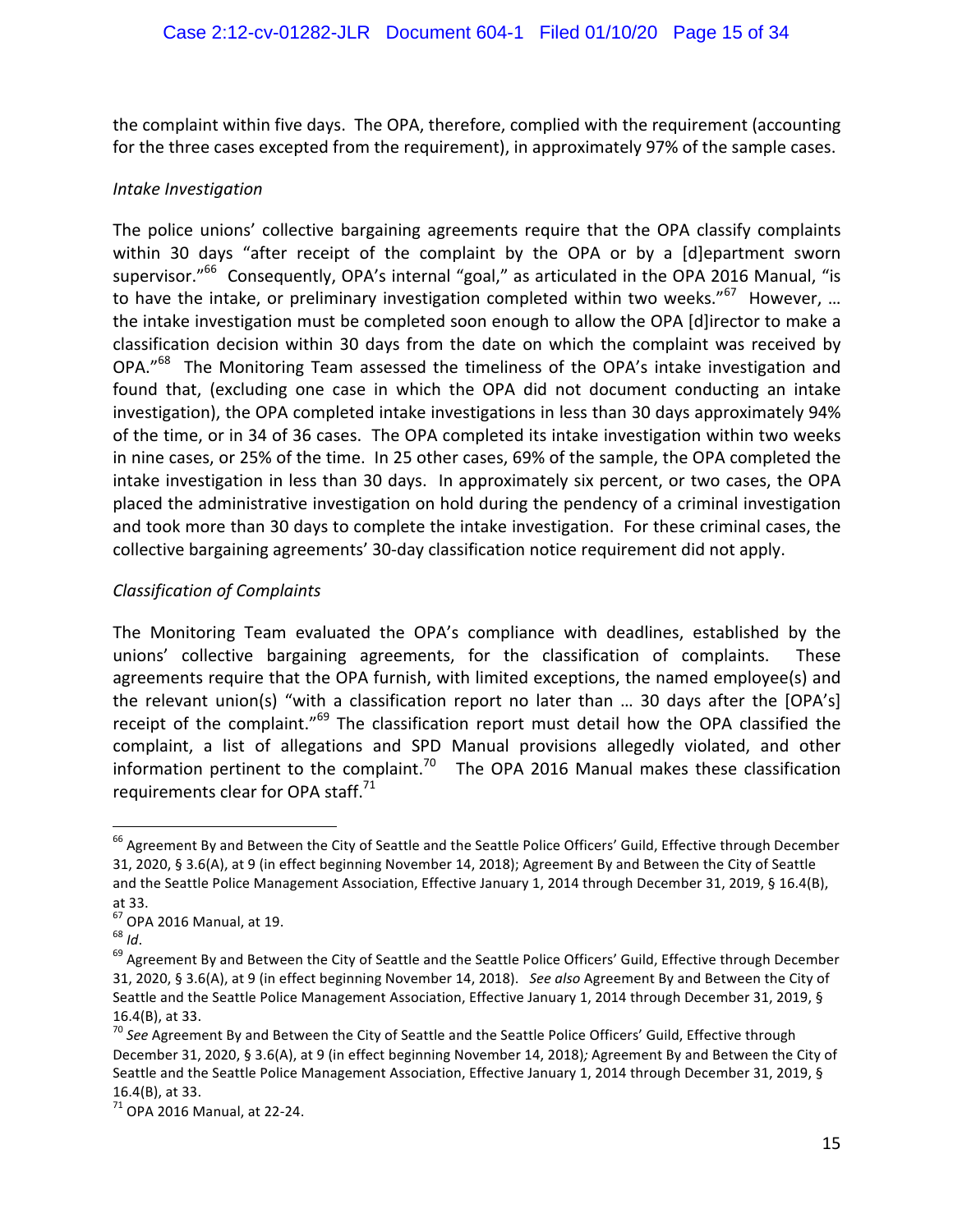The OPA classified complaints consistent with applicable guidelines in 97% of the cases reviewed, or in 36 of 37 cases. It classified 34 of the 35 cases in which the deadline applied within 30 days of receiving the complaint. In two cases involving criminal referrals, an exception to the 30-day notice requirement, the OPA was not required to meet the 30-day deadline. In one case, the OPA classified the complaint and notified the named officers one day late, due to an administrative error.

## *Notification to Complainant of Classification and Nature of Classification*

The OPA 2016 Manual articulates standards for when staff must notify complainants of investigative actions and decisions. For example, the OPA staff is required to notify complainants when the OPA has received the complaint, classified the complaint, completed the investigation, and when the OPA director has recommended findings to the chief of police.<sup>72</sup> The Monitoring Team assessed compliance with one of these standards: whether the OPA provided a timely notification to the complainant of the OPA's classification decision. The review revealed that of the 26 cases in which the OPA should have sent a notification of its classification decision, the OPA notified the complainant in 17 cases, or 65% of the time, and failed to notify the complainant in 35%, or nine cases. In 11 of the 37 cases reviewed, there was no complainant, an anonymous complainant, or the OPA had already attempted to contact the complainant and learned it did not have a valid address.

# *Notification to Officers of Interviews*

Officers' collective bargaining agreements require that officers receive advance notice before the OPA can interview them. The OPA 2016 Manual articulates that employees covered under the SPOG contract must receive notice at least five calendar days prior to the interview;<sup>73</sup> it advises staff to check other collective bargaining agreements for notification requirements. The SPMA contract requires three business days' notice.<sup>74</sup>

The Monitoring Team found that the OPA made appropriate notifications in 84% of the cases, or 16 of 19 full investigations; it could not make a determination in the remaining 16%, or three cases, due to notifications missing from the file.

## **Quality and Consistency of Investigations**

## *Overall Quality of the Investigations*

In evaluating the overall quality of the OPA's investigations, the Monitoring Team rated approximately 81% of the sampled investigations as "adequate" or "thorough, well

<sup>&</sup>lt;sup>72</sup> *Id.* at 15-16.<br><sup>73</sup> OPA 2016 Manual, at 28. See also Agreement By and Between the City of Seattle and the Seattle Police Officers' Guild, Effective through December 31, 2020, § 3.6(F)(2), at 13 (in effect beginning November 14, 2018).

 $74$  Agreement By and Between the City of Seattle and the Seattle Police Management Association, Effective January 1, 2014 through December 31, 2019, § 16.4(H)(2), at 36.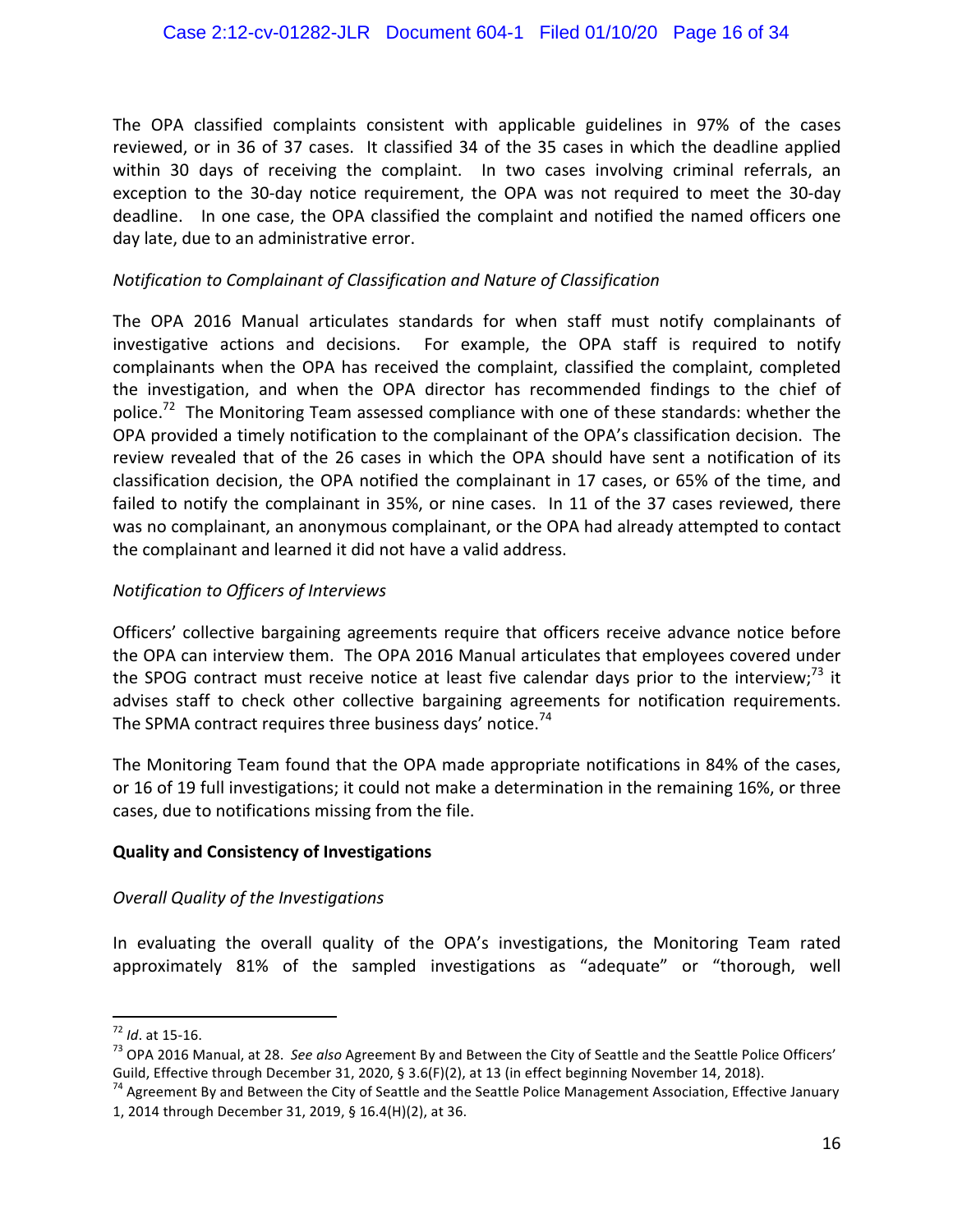documented, and complete" and 19% as "inadequate, $n^{75}$  which is consistent with the Monitoring Team's 2016 assessment of OPA investigations.<sup>76</sup>

This section details some of the qualitative investigative issues the Monitoring Team identified in the investigations it reviewed. These issues, which the Monitoring Team discussed with the OPA during weekly conference calls, generated recommendations that the Monitoring Team describes in the final section of this report. The Monitoring Team and the OPA agree that implementation of these recommendations will enhance the quality of the OPA's investigations.

# Interviewing Techniques<sup>77</sup>

The Monitoring Team determined that in some investigations, the OPA's interview techniques likely deprived it of necessary, material, and relevant evidence. For example, in one case, the OPA investigator who interviewed an officer accused of improperly using a Taser on a fleeing, non-violent suspect allowed responses to stand without the necessary follow-up or probing, including of potential inconsistencies. The officer had asserted that he saw the suspect reach towards his pocket and that the officer detected an object in the suspect's hand. The officer's body-worn camera video does not appear to corroborate some of the officer's assertions, and the investigator did not confront the officer with the video, or ask the officer about holstering his firearm if the officer believed the suspect possessed a weapon. The investigator did not question the officer's contention that he had no time to issue the requisite warning before using the Taser but did have time to order the suspect to stop. In his explanation as to what threat existed when the officer fired the Taser, the officer referenced a person running behind him (not the suspect), yet the investigator did not explore this aspect of the officer's account, and why the officer believed the use of the Taser to be appropriate in this circumstance. The

 $75$  Monitoring Team reviewers were asked to categorize their overall assessment of the quality of investigations in one of three ways:

<sup>•</sup> The investigation is thorough, well documented, and complete. The investigator(s) complied with all OPA protocols and made reasonable attempts to follow all leads and answer all material questions.

<sup>•</sup> The investigation is adequate. Although some aspects could be improved, any identified flaws did not appear to materially impact the quality of the overall investigation, and the resulting file provided sufficient information to evaluate the incident.

<sup>•</sup> The investigation is inadequate. The investigation does not establish sufficient information to support an evidence-based evaluation of the incident due to investigative deficiencies, material omissions, or other issues.

This report considered the overall quality of investigations and other qualitative findings (overall quality of the Case Summary, the Director's Certification Memo, and recommended findings) to be inadequate only when both reviewers rated the quality of the work product at issue as inadequate. With respect to the overall quality of investigations rating, this report excluded one case from the inadequate category since the issue the Monitoring Team identified was outside of the OPA's control and not the fault of OPA investigators.

 $76$  Dkt. 259-1, at 5-6, and 23. The percentage of cases the Monitoring Team found to be adequate in this report is not statistically different from the 86% percent found to be adequate in the Fourth Systemic Assessment.

Therefore, the Monitor considers the proportion of cases determined to be adequate to be consistent with the

Monitoring Team's 2016 findings.<br><sup>77</sup> The Monitoring Team's 2016 report also identified "deficiencies related to interviews of involved officers, witness officers, and civilian witnesses" as an issue the OPA should address. *Id.* at 6.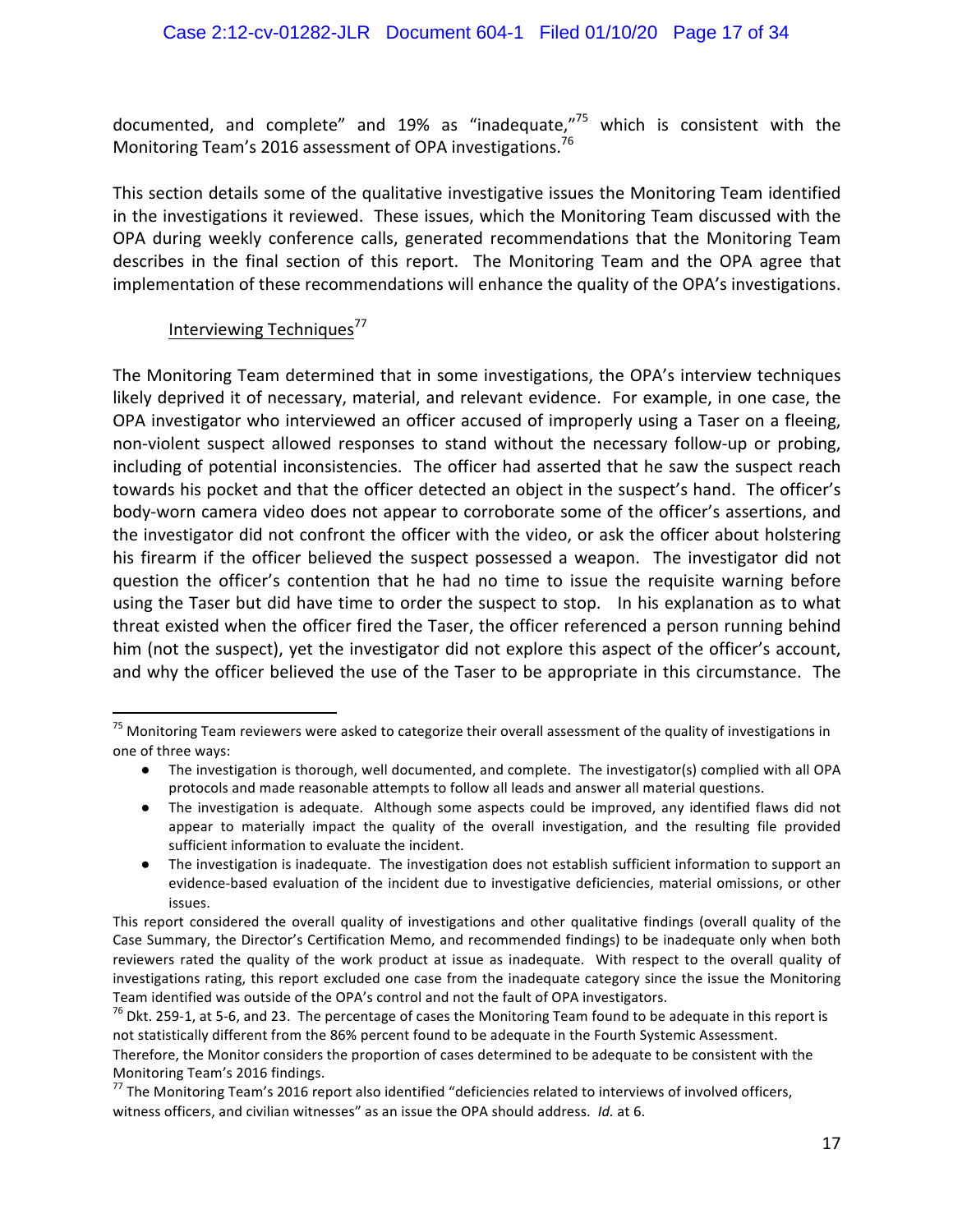OPA Auditor did not certify this OPA investigation as thorough, and detailed in his memorandum the interview's deficiencies.

In a second investigation, a sergeant complained, in writing, that a lieutenant retaliated against her because the sergeant filed a complaint with the OPA against officers under her command, who refused to communicate with her before entering a home without a warrant. Subsequently, according to the sergeant who filed the complaint, the lieutenant met with her and counseled her regarding the incident (memorializing the meeting in the Performance Appraisal System), lowered her evaluation scores, transferred her to different squad, and ceased to assign her to acting lieutenant duties. The sergeant also alleged that the lieutenant had singled her out, possibly due to her gender. The reviewers discovered numerous problems in this investigation, including the OPA's failure to interview the complaining sergeant and the precinct captain, who was present during the initial counseling session. They also determined that the OPA interview with the named lieutenant was biased and incomplete. The OPA DCM recognized that the assigned investigator "did not ask [the named employee] any specific questions concerning the basis for the [c]omplainant's transfer or concerning her and [the named employee's] relationship. As such, OPA's investigation was incomplete in this regard." When the Monitoring Team discussed this case in a conference call, the OPA indicated that it should have, upon receipt of the complaint, referred the entire case for an Equal Employment Opportunity ("EEO") investigation, and awaited the EEO Office's determination of what, if any allegation fell outside the EEO Office's jurisdiction. (During the investigation, the OPA did refer the case to the EEO Office, but continued with its own investigation.) The OPA 2016 Manual does not contain any information pertaining to ostensible EEO complaints the OPA receives.

In a third investigation, a woman complained that police entered her home improperly, without her consent, and that one of the officers laughed at her during the ensuing conversation. In the investigator's telephone interview with the complainant, the investigator repeatedly used the term "the officers" or "they" to refer to both named officers; he failed to have the complainant differentiate between the two officers, did not ascertain whether one or both officers crossed the threshold of her home, or which one laughed at her. In subsequent interviews with the officers, the lead officer volunteered that he was the officer in front and entered the home, but the investigator never determined whether the second officer entered the home as well. When the investigator interviewed the lead officer, the investigator did not ask the officer to provide an open-ended narrative, never established the officer's partner's name, and never asked where the partner stood, in relation to the lead officer. The investigator provided information to the officer the officer did not possess and led the officer through the incident asking leading questions, as illustrated by this series of questions and answers:

Q: ... when you first arrived at the residence, did you look inside the residence from the outside?

A: I don't recall but more than likely.

... 

Q: OK, did you knock and announce your presence at the door? A: Yes.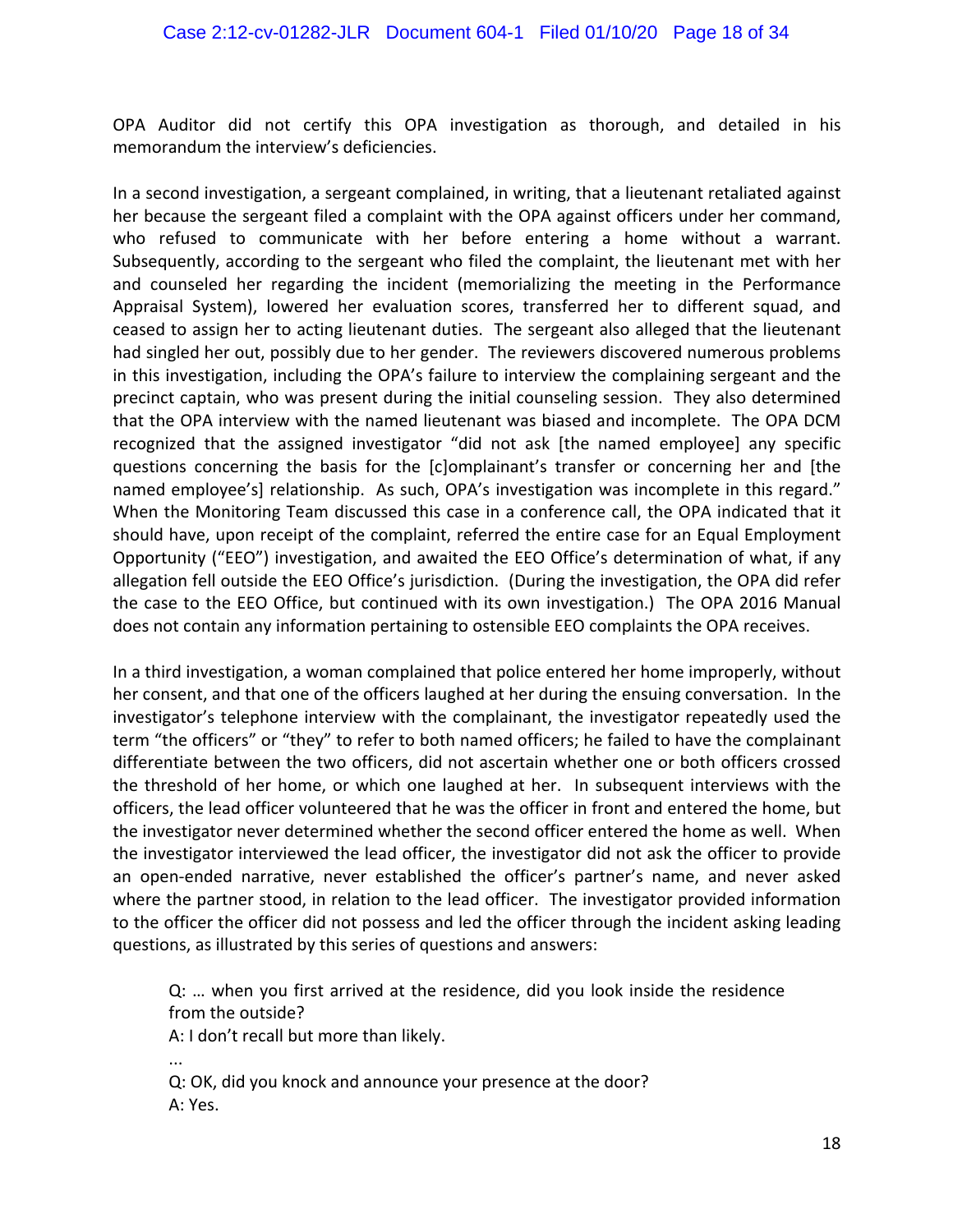Q: Did you attempt to open the ... front door? A: When I knocked, I don't recall, like specifically, but when I knocked, I believe the door opened from knocking or just from me pressing on the frame. Q: OK. Did you enter the residence?"

The Monitoring Team reviewers were not confident, based on the absence of evidence the interviews should have elicited, that the allegations of improper entry and unprofessionalism should have been pleaded against both officers.

## Investigative Steps Not Taken to Obtain Necessary Testimonial and Documentary Evidence

The OPA failed to interview or identify relevant witnesses and did not obtain the documentary evidence it should have in an investigation both reviewers deemed inadequate. A doctor at a hospital overheard a detective aggressively question a shooting victim to obtain information about the shooting. In the doctor's view, the detective utilized overly coercive threats and tactics, including obscenities, during questioning. The OPA did not interview the shooting victim. The OPA did not attempt to interview the shooting victim while he was still hospitalized or attempt reach this individual for nearly five months, when it sent a letter to the individual's last known address (and received no response). In addition, the OPA made no effort to identify the patient the doctor indicated was in the "next bed," or that patient's family. Finally, when the OPA interviewed the doctor by telephone, she indicated that she had made contemporaneous notes of the detective's conversation with the shooting victim, but did not have them with her at the time of the interview. The OPA made no effort to obtain them, or to re-interview the doctor once she retrieved them. The DCM stated that "the differences between the parties' version of events makes it difficult to reach a conclusive determination as to the [detective's] professionalism or lack thereof." In the reviewers' opinion, that the OPA did not have more evidence to reach a conclusion by a preponderance of the evidence was a product of its own lack of investigative initiative.

## Inability to Obtain Homicide Unit Documentary Evidence

The OPA's investigation of a biased-based policing case was compromised by the OPA's inability to access SPD Homicide Unit files. The father of a murder victim complained that the assigned detective did not provide him with the same information about the homicide case as his son's fiancée, because the father is African American and the fiancée is white. The OPA did not obtain any records from the Homicide Unit or an affiliated victim advocate office that would presumably have documented the detective's and advocate's communications with both the father and the fiancée. In the conference call during which this case was discussed, the city advised the Monitoring Team that the SPD does not permit the OPA or any other unit to access Homicide Unit files while the homicide investigation is still pending, and will not even provide redacted files to the OPA. The inability to access these files detrimentally impacted the quality and depth of the interviews the OPA could conduct with both the complainant and the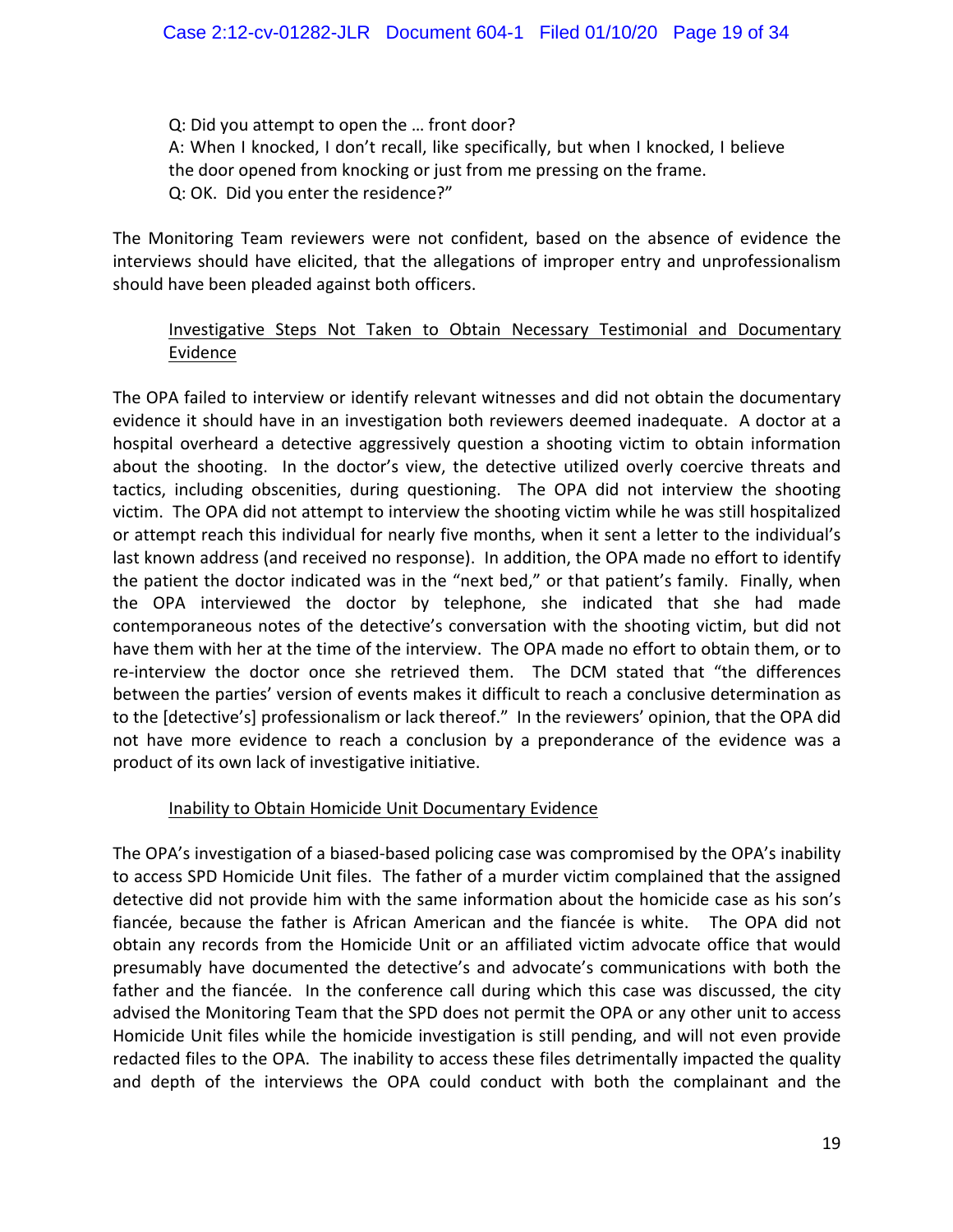detective. (The OPA did not interview the fiancée.) The OPA conceded that its ability to conduct investigations of allegations involving open Homicide Unit cases is limited.

## Biased-based Policing Allegations and Officers' Thought Processes

The Monitoring Team reviewed a total of 14 full and expedited investigations involving allegations of biased-based policing, the great majority of which it rated as adequate or better. One case, though, illustrates the Monitoring Team's concern with the OPA's decision to classify a specific type of biased-based policing complaint as an expedited investigation—one where the officer's legal justification is based on his/her own observations, and the law enforcement decision or action at issue expressly results from the officer's discretion. As captured on video, in this case, an officer in a marked patrol car observed an African American man riding a bicycle on a sidewalk. The man was not wearing a helmet, in violation of the local health code, and the officer stopped him. The bicyclist accused the officer of stopping him because he was black. It is undisputed that the officer had probable cause to stop the bicyclist and issue him a citation for not wearing a helmet. Under SPD policy, however, establishment of probable cause does not mean that biased-based policing did not occur.<sup>78</sup> The OPA did not review the officer's citation history or interview the officer about what, if any, role race played in the officer's decision to stop the bicyclist for not wearing a helmet. Notwithstanding that proof of bias, prejudice, or discriminatory intent is difficult to ascertain, the Monitoring Team believes that in these types of cases the OPA should conduct a full investigation, including interviewing the named officer and reviewing the officer's relevant citation history, in order to make a proper, evidence-based assessment of whether bias influenced the decision or action.

## *Intake Investigation: Efforts to Interview Complainants*

Of the 28 cases reviewed in which there was a complainant, the OPA interviewed the complainant or made reasonable efforts to do so in all but two instances. In 12 cases, the OPA conducted interviews with the complainant, during the intake investigation, and did not interview the complainant in 16. In nine of the 37 cases, there was no complainant (an individual who made a complaint to on-scene SPD personnel, at a precinct, directly with the OPA, or to some other SPD employee or entity). The OPA therefore interviewed the complainant in 43% of the cases in which a complainant existed. The OPA interviewed two complainants in-person, both of whom came to the OPA office to file complaints and conducted the remaining ten complainant interviews by telephone. Of the 12 cases in which the OPA interviewed the complainant, it recorded 11. In the 16 cases where the OPA did not interview the complainant, the Monitoring Team found that the OPA made reasonable efforts to do so in 12 cases, did not make reasonable efforts in two, and in two other cases found the question not

 $^{78}$  Seattle Police Department Manual, § 5.140, Bias-Free Policing, effective August 1, 2019,

https://www.seattle.gov/police-manual/title-5---employee-conduct/5140---bias-free-policing (last accessed December 21, 2019). The predecessor policy in effect during the assessment period also contained this language. *See also infra* discussion, p. 32.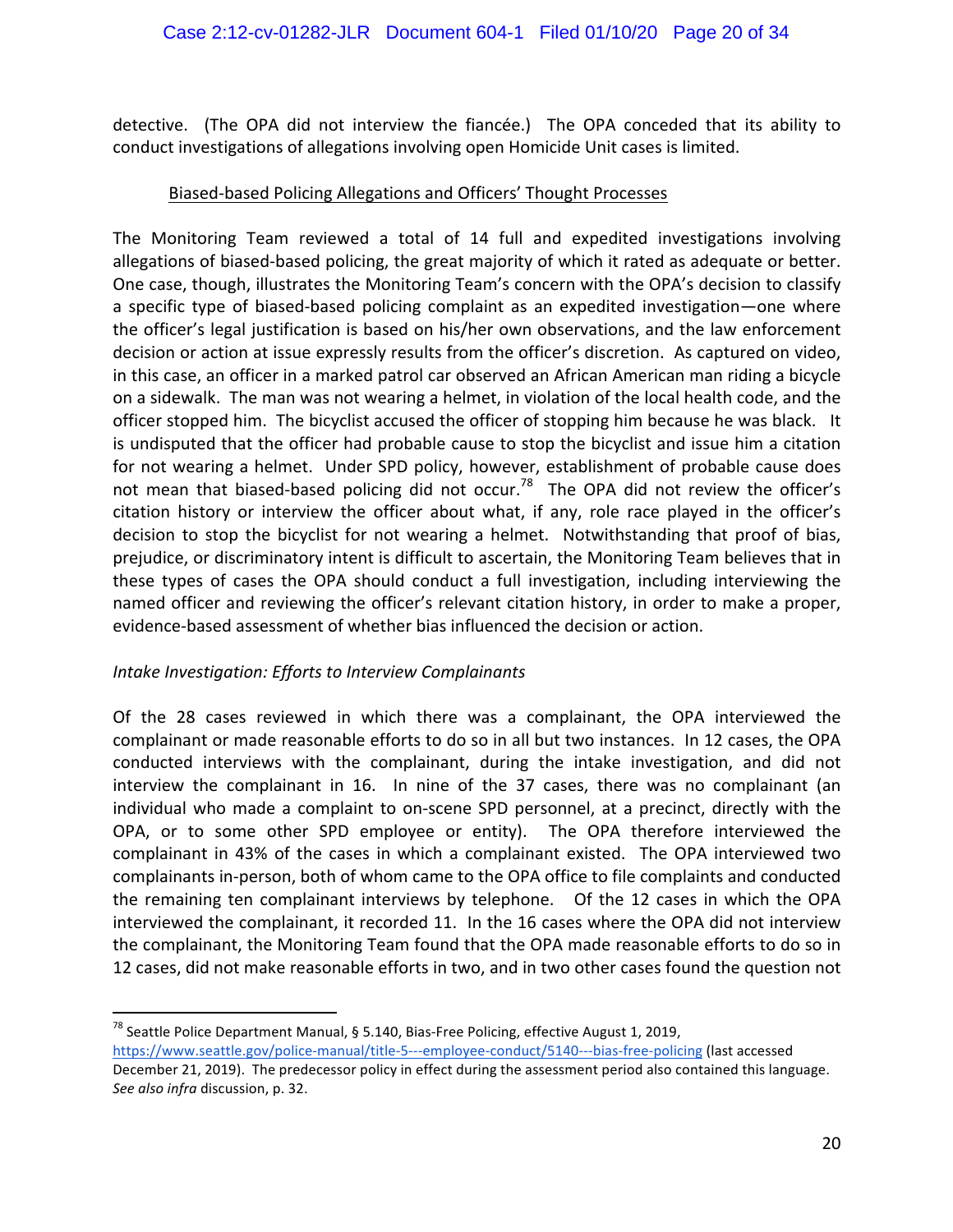applicable. (With respect to the not applicable determinations, in one case the complainant informed the on-scene sergeant he did not want to pursue the complaint. For the second case, the OPA only sent one letter to the incarcerated complainant's attorney, but the body-worn camera video disproved the complainant's allegations.)

While video is often not always dispositive, the Monitoring Team did find that of the 16 cases where the OPA did not interview the complainant, in 15, or 94%, body-worn camera video captured the incident. Additionally, SPD protocol usually dictates that responding SPD sergeants interview complainants and available witnesses; these interviews are also recorded with body-worn cameras. The OPA's files indicate that it routinely gathers this relevant evidence.

### *Intake Investigation: Quality of Complainant Interviews*

Monitoring Team reviewers were able to assess the quality of the OPA's interviews of complainants in the 11 cases where the interview was recorded. In all 11 cases the Monitoring Team found that OPA investigators accurately summarized the recorded interview in the investigative file. The Monitoring Team found the OPA investigators' interview with the complainant was "thorough and unbiased" in seven cases, not thorough and/or biased in two, and the reviewers' opinions diverged in two. This report previously described both cases in which the reviewers found the complainant interviews not thorough and/or biased—one involving a woman who complained of police unlawfully entering her home and the second involving the father of a homicide victim.

## *Intake Investigation: Obtaining Perishable Evidence*

The OPA 2016 Manual dictates that during the intake investigation staff should focus first on preserving perishable evidence, for example, private video or audio recordings, and that postclassification, staff should ensure that any perishable evidence not already collected, is obtained.<sup>79</sup> Of the 37 cases, in 26 the Monitoring Team did not detect that perishable evidence existed and in another it could not make a definitive determination. In six cases, the OPA appropriately focused on retrieving perishable evidence, in three it did not, and in one case the two reviewers disagreed: one thought there was no perishable evidence and the other thought that the OPA did not make appropriate efforts to obtain it.

# Intake Investigation: Reasonable Steps to Quickly Gather Documentary (Non-testimonial) *Evidence*

The OPA 2016 Manual exhorts OPA staff to quickly gather relevant documentary evidence such as SPD records and video, during both the intake investigation and post-classification full investigation.<sup>80</sup> The Monitoring Team found that in applicable cases, the OPA took reasonable

<sup>&</sup>lt;sup>79</sup> OPA 2016 Manual at 19, 24<br><sup>80</sup> *Id.* at 19, 25-26.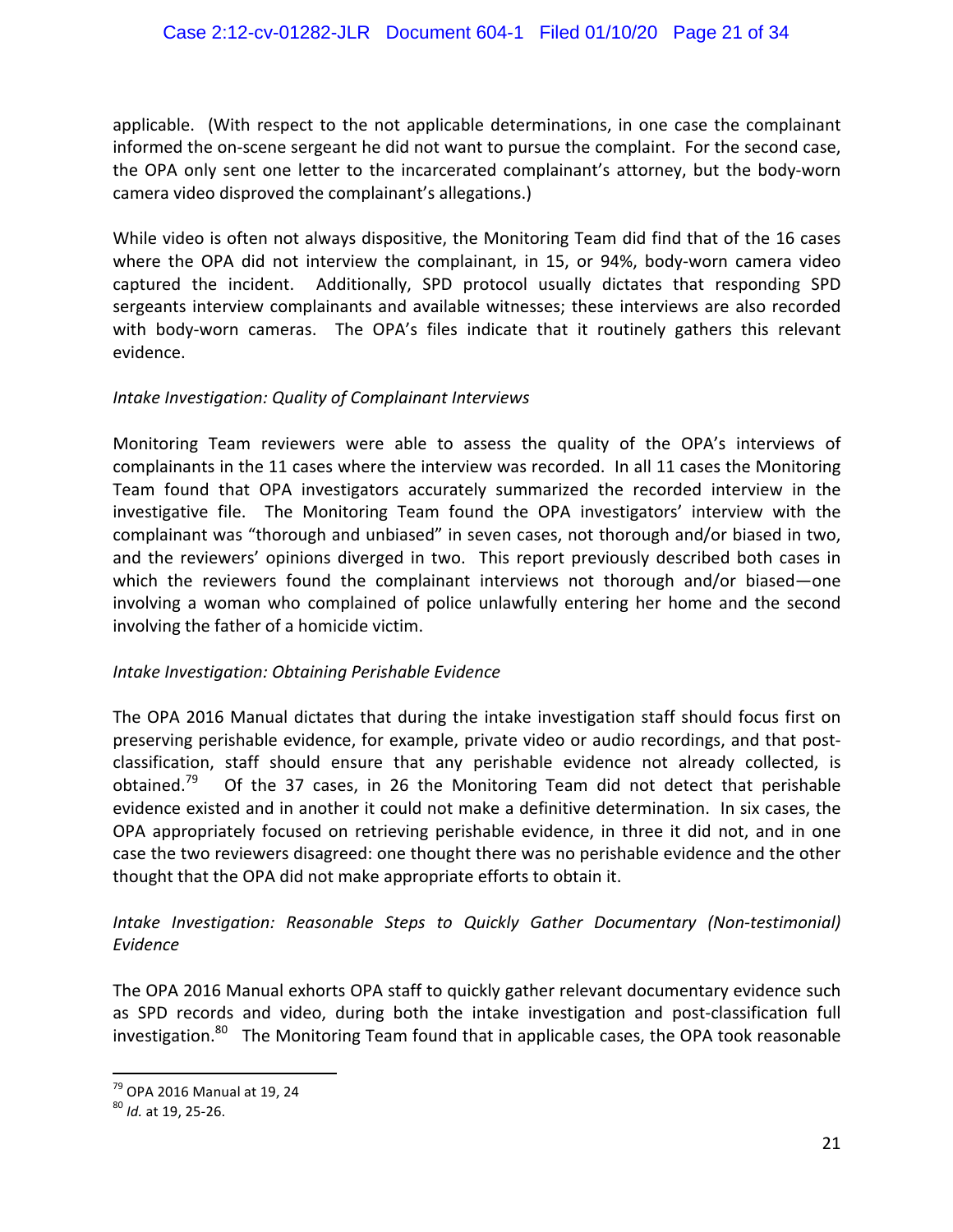steps to quickly gather documentary evidence, during the intake phase of the investigation, 94% of the time.

## Adequacy of Intake Investigation to Classify the Complaint

Following the OPA's intake investigation, the assigned investigator prepares an Intake Followup Report, which memorializes the investigative actions taken and summarizes the evidence gathered during the intake investigation. Though the OPA 2016 Manual does not describe this report or how it should be prepared, the OPA director or his designee utilizes the Intake Followup Report to classify the complaint. In only one case out of 37 investigations reviewed did the OPA not document its intake investigation or prepare an Intake Follow-up Report prior to classification.<sup>81</sup> In the 36 cases where the OPA prepared an Intake Follow-up Report, the Monitoring Team found that in 35, or 97%, the initial case file provided sufficient information to classify the complaint. In two cases, the reviewers' opinions diverged.

### **Post-complaint Classification Investigative Steps: Investigation Plans**

Consistent with best practices, the OPA 2016 Manual requires investigators to "create an Investigation Plan to help focus and guide the investigation and review it with an OPA [I]ieutenant. The plan provides an investigative strategy, identifies potential sources of information, sets out anticipated timelines for conducting the investigation, and helps the investigator anticipate problems before they arise." $82$  However, the Monitoring Team found that too frequently the Investigation Plans that OPA investigators prepared and supervisors approved were not adequate.

The Monitoring Team discovered that the Investigation Plan is not a separate document within the OPA case file. Rather, it is embedded within a single form entitled "Investigation Plan & Case Summary." The OPA does not prepare an Investigation Plan for expedited investigations, since expedited investigations are considered complete and are closed after the intake investigation and classification. The Investigation Plan is comprised of six parts:

- "Situation Synopsis," typically a short summary of the incident
- "Investigation Priority," described in one word, e.g., high, medium, or low
- $\bullet$  "Is there perishable evidence?"

 $81$  In this police shooting case, described in more detail *infra*, pp. 27-28, the OPA director responded to the shooting scene and determined to refer the case for criminal investigation. After approximately ten days, the district attorney declined to prosecute, and the SPD's Force Investigation Team ("FIT") commenced a comprehensive investigation of the shooting. OPA investigators observed some FIT interviews and the OPA kept abreast of evidence the FIT gathered. However, the OPA did not prepare an Intake Follow-up Report or otherwise document its investigative actions prior to classifying the case for full investigation. While the Monitoring Team agrees that it was not necessary for the OPA to conduct a classic intake investigation prior to classifying this case for full investigation, as indicated elsewhere in this report, (see infra discussion, pp. 29 and 32), the Monitoring Team believes that OPA can improve upon its documentation of administrative, investigative, and supervisory investigative actions.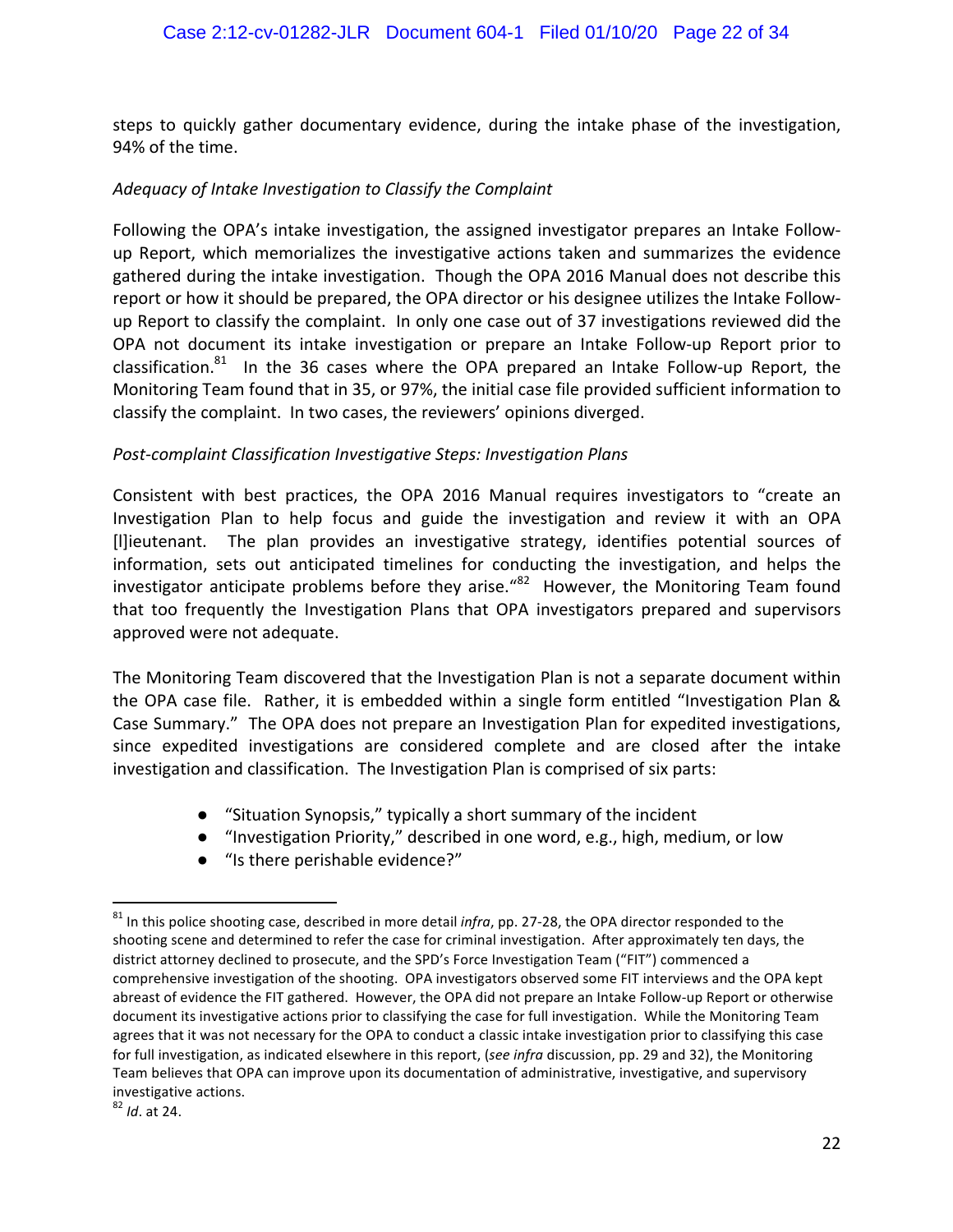- "Is there other evidence? If yes, explain"
- "180 Due Date (including any extension requests)"
- "Investigation Approach"

Generally, the section "Investigation Approach" is the only one that calls for prospective investigative steps and strategy. The Investigation Plan also requires, within the form, an indication that a supervisor reviewed and approved the plan, the date of approval, and the name of the supervisor who approved the plan.

Of the 19 full investigations that the Monitoring Team scrutinized, it found that in two cases the OPA did not prepare a written Investigation Plan.<sup>83</sup> In the remaining 17 cases, the Monitoring Team concluded that ten Investigation Plans were inadequate. Thus, in 12 cases, or 63% of the 19 full investigations, the OPA either prepared no Investigation Plan or did not prepare an adequate one. By way of example, in several cases the section "Investigation Approach" was either left blank or deleted. In other cases, the prospective actions listed were far too general to be useful. In one case, the investigator wrote, "Interview named employees to gather information relevant to the allegations." In another, the section stated, "Read all associated material, interview [c]omplainant, and interview [n]amed [e]mployee to gather information for the allegation."

# Post-complaint Classification Investigation: Obtaining Documentary Evidence

Both Monitoring Team reviewers determined that OPA investigators documented all the nontestimonial evidence (physical/real and documentary) they obtained throughout the course of the investigation in 75% of the applicable cases. Where physical/real or documentary evidence was relevant to the investigation, the OPA collected such evidence in 71% of the cases.

# Post-complaint Classification Investigation: Interviews with Alleged Victims of Misconduct and *Complainants*

The Monitoring Team sought to quantify and assess the quality of interviews, conducted postcomplaint classification, with the complainant and/or alleged victims of the misconduct (who did not make a complaint). However, there was insufficient data upon which to comment.

 $83$  The evaluation indicators asked reviewers to note whether the OPA "prepared" an investigative case plan and if so, whether it was adequate or inadequate. It also referred reviewers to relevant pages of the OPA 2016 Manual. In one of the two cases with no written case plan, there was evidence in the file that OPA investigative staff discussed a plan of action and interviewing strategy it did not document in an Investigation Plan. In the second case without a case plan, it is possible that the OPA investigator discussed the investigative plan with a supervisor who did not document his/her review and approval. It is also possible that OPA investigators discussed additional plans or strategy with supervisors without documenting these discussions.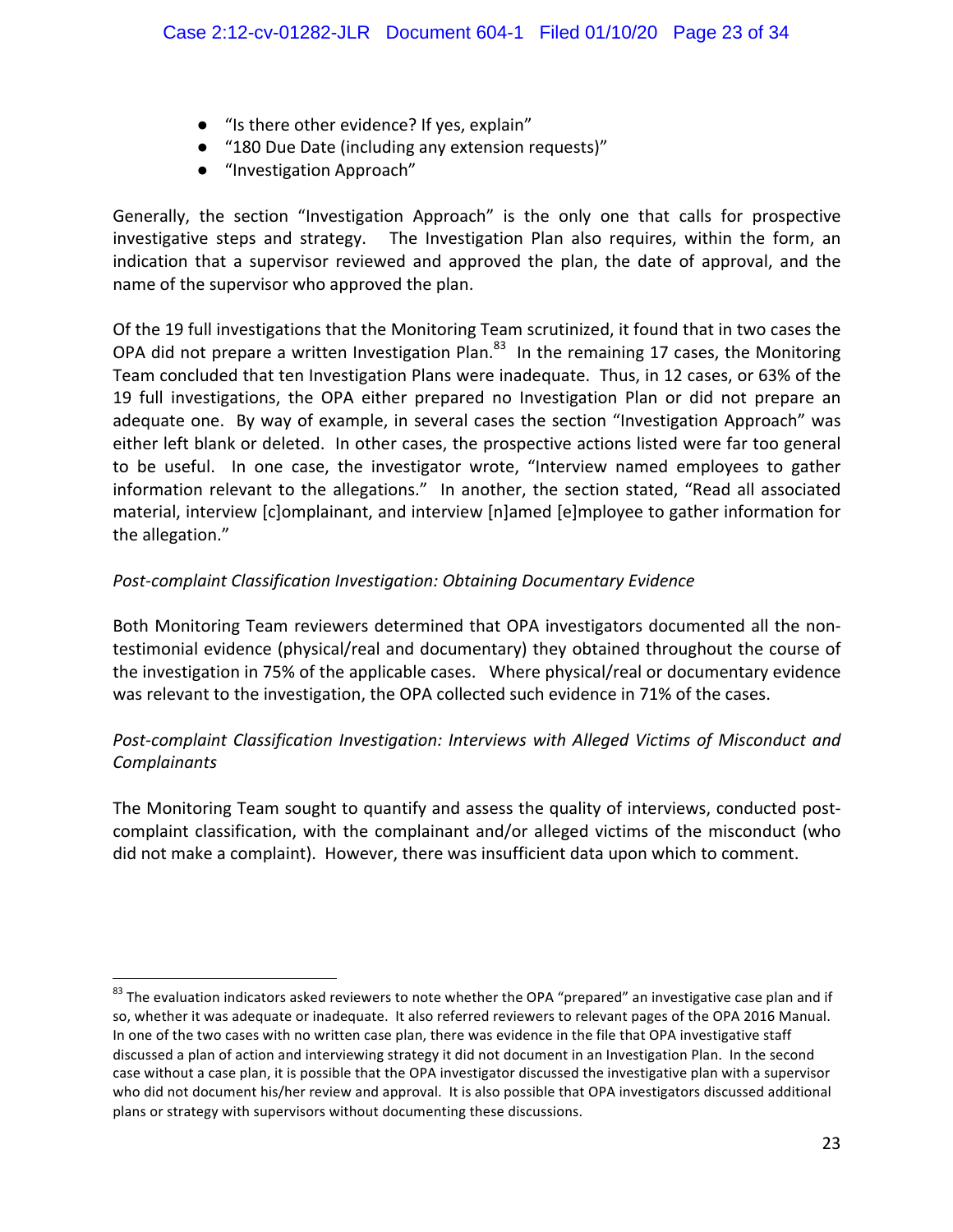## *Post-complaint Classification Investigation: Civilian Witness Interviews*

The Monitoring Team tried to quantify and assess the quality of interviews that the OPA conducted with civilian witnesses in full investigation cases. The Monitoring Team did not possess sufficient data upon which to comment, except that in approximately three of the 19 cases, the Monitoring Team identified civilian witnesses that the OPA did not interview. In two cases, the OPA relied upon the interviews that the SPD's Force Investigation Team conducted of civilian witnesses. In the third case, for which the Monitoring Team reviewers rated the overall quality of the investigation as inadequate, the OPA did not attempt to identify the civilian witnesses, and therefore did not interview them.

### Post-complaint Classification Investigation: Quality of Officer Interviews

When the OPA classifies a complaint for full investigation, interviewing the named officers is mandatory. Therefore, the OPA interviewed all the named officers in the 19 investigation cases it classified for full investigation. The Monitoring Team also found that the OPA interviewed all witness officers in 75% (six of eight) of the cases where witness officers were identified. In the majority of officer interviews, or 57% (11 cases), Monitoring Team reviewers found that the OPA's interviews were "thorough and unbiased." The Monitoring Team reviewers considered interviews in 32% (six cases), as not thorough and/or biased, and in 11% (two cases) the reviewers disagreed. In terms of the flaws detected, as depicted in Table 2, both reviewers found incomplete questioning in 37%; leading questions<sup>84</sup> or potential contamination of witness accounts in 32%; bias in 11%; inconsistencies not addressed in 11%; and relevant questions not answered in 11%.

|                                                                     | Yes |     | No |     | Yes and No<br>Reviewer<br>Disagreement |    |
|---------------------------------------------------------------------|-----|-----|----|-----|----------------------------------------|----|
| Incomplete questioning noted                                        |     | 37% | 11 | 58% |                                        | 5% |
| Leading questions or potential<br>contamination of witness accounts | 6   | 32% | 12 | 63% |                                        | 5% |
| Possible bias noted                                                 | V   | 11% | 17 | 89% | 0                                      | 0% |
| Inconsistencies not addressed                                       | V   | 11% | 16 | 84% |                                        | 5% |
| Relevant questions left unanswered                                  | 7   | 37% | 11 | 58% |                                        | 5% |

#### **Table 2. Issues Identified in Officer Interviews**

<sup>84</sup> Once an interviewer has obtained, through the use of non-leading questions, a narrative from a witness, and posed detailed follow-up (non-leading or open-ended) questions of the witness, it may sometimes be appropriate to use leading questions to confront the witness regarding contradictions with other evidence, inconsistencies among the witness' own statements, and other issues with the witness' account.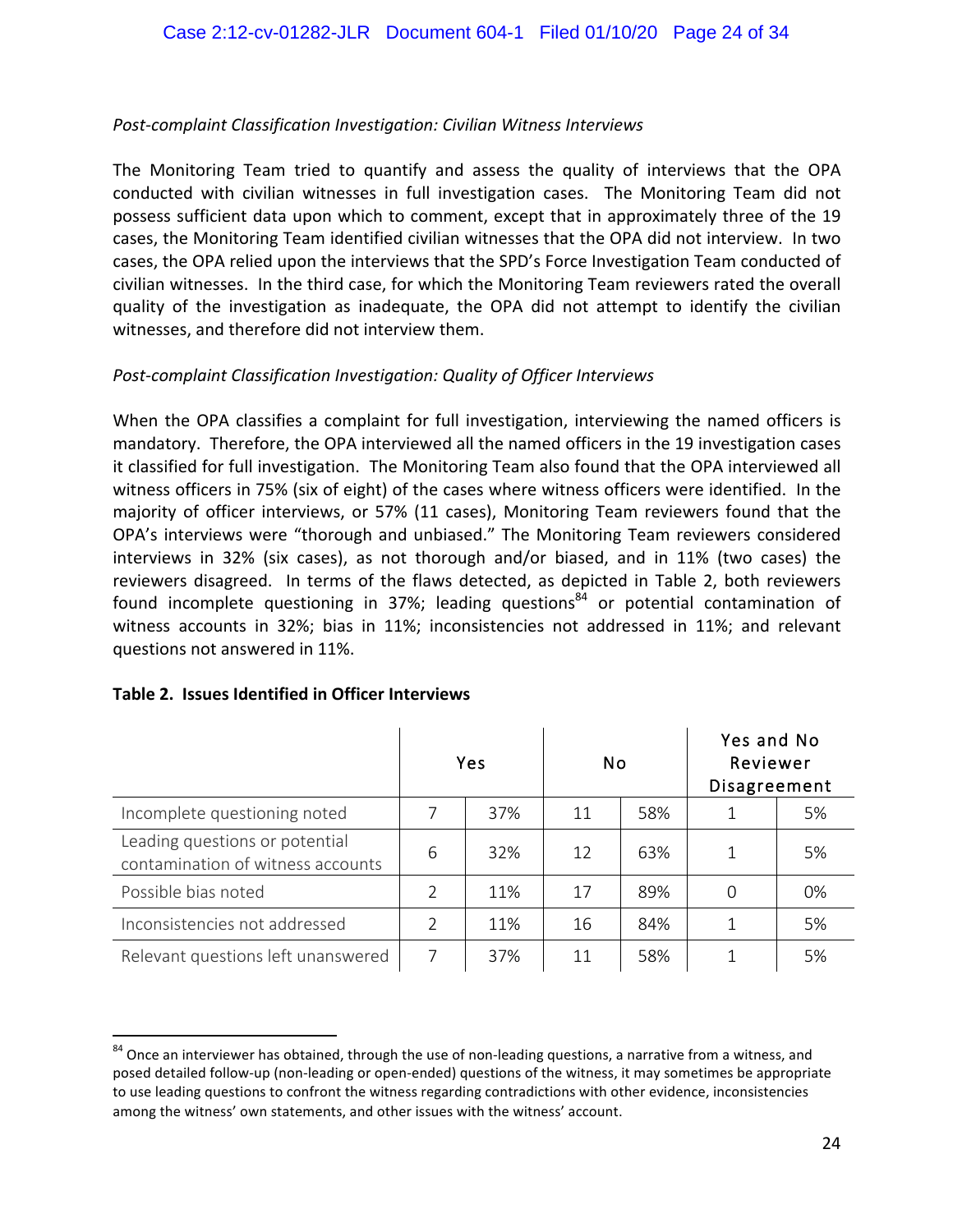# *Post-complaint Classification Investigation: Case Summary*

The OPA 2016 Manual stipulates that "once all steps in the investigation have been completed, relevant and material evidence is summarized in the Case Summary."<sup>85</sup> However, the manual goes on to say that there are different ways to organize the Case Summary and discusses one approach, which is to start with the "allegations and elements within each and list the testimonial, documentary, or physical evidence that speaks to that issue."<sup>86</sup> The Monitoring Team found that in 17 of 19 full investigation cases, or 89%, the Case Summary included all relevant evidence. As previously discussed, the Case Summary is not a stand-alone document. It is embedded in a form entitled "Investigation Plan & Case Summary. In addition to the Investigation Plan section of the form, OPA investigators also document their post-classification investigative actions in the Case Summary.

In evaluating the overall quality of the Case Summary, $^{87}$  the Monitoring Team reviewers rated 84% of the Case Summaries as adequate or thorough, accurate, unbiased, and complete, and only three Case Summaries, or 16% of the 19 full investigations, as inadequate. At the same time, the Monitoring Team did not find all the Case Summaries to be very useful. Particularly in more complicated cases, the investigators prepared Case Summaries that were up to 184 and 111 pages long, consisting mostly of verbatim interview transcripts cut and pasted into the document. 

# *Overall Quality of the Director's Certification Memo and Recommended Findings*

The adjudication-review component of the OPA complaint investigation process—the DCM remains, as the Monitoring Team put it in its 2016 report, "among the strongest we have seen."<sup>88</sup> To close all investigation cases—expedited investigations and full investigations—the OPA director issues a DCM, which summarizes the complaint and the evidence, and analyzes each allegation by applying relevant SPD Manual provisions to the facts, to the extent they can be established. It details the OPA director's recommended findings and explains how the director reached his findings. During the assessment period alone, the OPA director completed DCMs for 530 investigations involving both sworn and non-sworn SPD employees. Funneling all OPA investigations through the OPA director ensures an impressive level of consistency, rigorous analysis, and sound judgment, but it also represents an onerous workload.

- The case summary is thorough, accurate, unbiased, and complete. The report is in compliance with all SPD protocols, contains all relevant evidence and information, and properly addresses all material inconsistencies identified in the evidence, addressing all outstanding questions or concerns.
- The case summary is adequate. Although some aspects could be improved, any identified flaws did not appear to materially impact the overall accuracy and completeness of the report.

<sup>&</sup>lt;sup>85</sup> OPA 2016 Manual, at 35.<br><sup>86</sup> *Id.*<br><sup>87</sup> Monitoring Team reviewers were asked to categorize their overall assessment of the quality of the Case Summary in one of three ways:

The case summary is inadequate. The report contains material deficiencies or omissions, inaccuracies, evidence of bias, or other significant issues.<br>
<sup>88</sup> Dkt 259-1, at 5.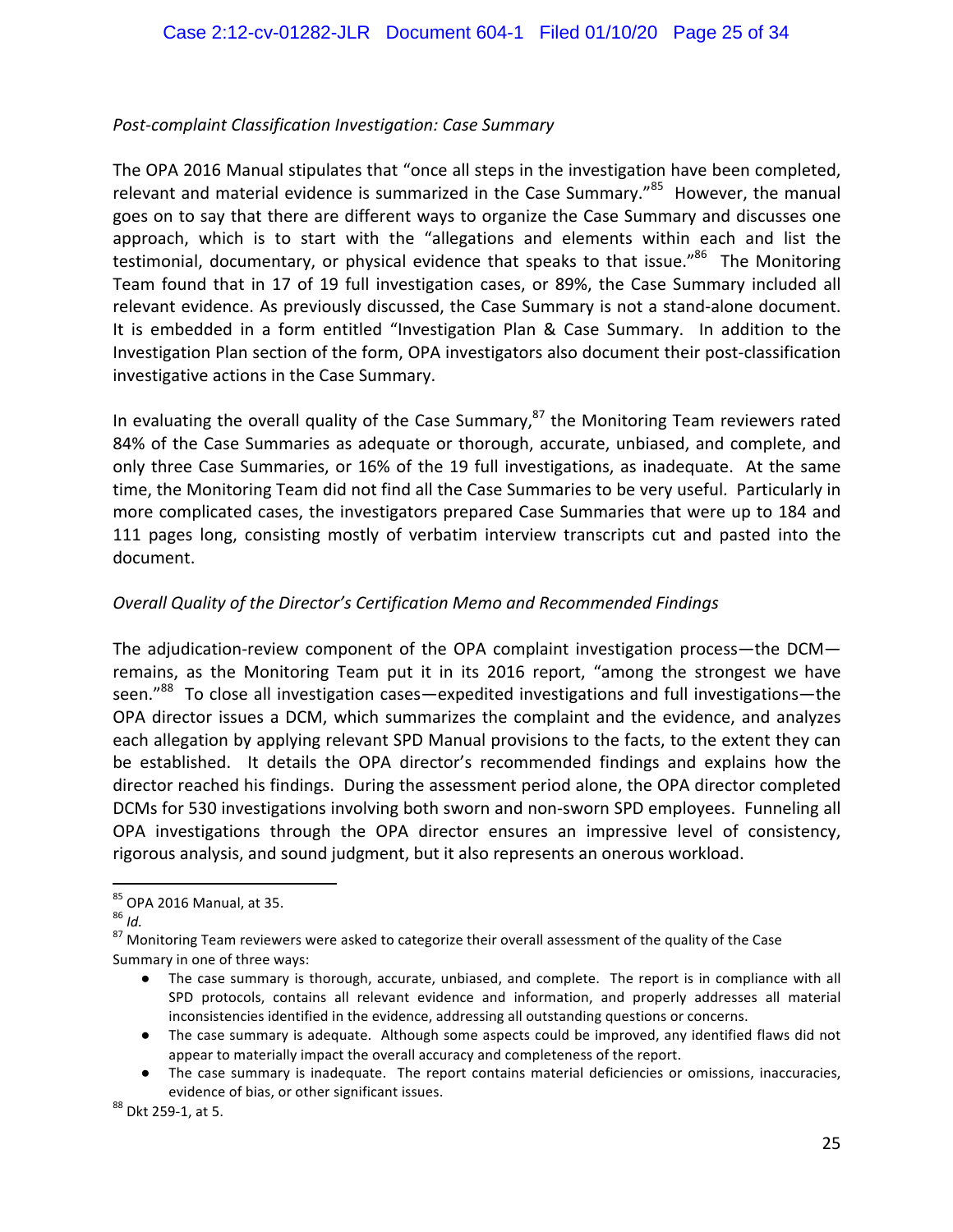Asked to evaluate the overall quality of the written evaluation (DCM), $^{89}$  the Monitoring Team reviewers agreed that the DCM was adequate or better 89% of the time. Both Monitoring Team reviewers found just four, or 11%, inadequate. (In these four cases, both reviewers also rated the overall quality of the investigation as inadequate.) Reviewers unanimously rated the DCM as thorough, accurate, unbiased, and complete in 15 cases and adequate in seven. In six cases reviewers disagreed as to whether the DCM was thorough, accurate, unbiased, and complete or adequate.

Similarly, the Monitoring Team found that evidence and analysis supported the OPA director's recommended findings in 92% of the investigations. In just eight percent, or three cases, both reviewers did not believe that the recommended findings were supported by evidence and analysis.

### Follow-up to Monitor's Fourth Systemic Assessment Concerns

## *Thoroughness of OPA Investigations Raising Potential Criminal or Terminable Offenses*

As the Sustainment Plan directs, $90$  the Monitoring Team examined the thoroughness of OPA investigations raising potential criminal or terminable offenses. The Monitor's January 2016 report on the OPA found fault with some investigations that raised potential criminal allegations of sworn and civilian personnel. In its 2016 report, which assessed cases the OPA closed from August 1, 2014, and April 30, 2015, the Monitor critiqued three such investigations, and found that the "OPA addressed less than it could and should have on issues that came to light during the context of the criminal investigation."<sup>91</sup> First, in a case involving an officer who admittedly provided a false and misleading statement—a terminable offense—the Monitoring Team found that OPA either never addressed the issue or framed the issue with insufficient flexibility to sweep it into the investigation.<sup>92</sup> Second, the OPA failed to address an employee's involvement in a domestic violence incident because the prosecutor chose not to file charges.<sup>93</sup> In a third case the Monitor identified in the 2016 report, the OPA did not properly resolve

<sup>&</sup>lt;sup>89</sup> Monitoring Team reviewers were asked to categorize their overall assessment of the quality of the DCM in one of three ways:

<sup>•</sup> The DCM is thorough, accurate, unbiased, and complete. The evaluation contains a full and competent analysis of the incident, resolves any material inconsistencies identified in the evidence, and addresses all outstanding questions or concerns.

<sup>•</sup> The DCM is adequate. Although the analysis could be improved, the overall evaluation is adequate, leaving no material questions or concerns unaddressed.

The DCM is inadequate. The evaluation contains material deficiencies or omissions, inaccuracies, evidence of bias, or other significant issues.<br><sup>90</sup> Dkt. 444, at 7.<br><sup>91</sup> Dkt. 259-1, at 7.<br><sup>92</sup> *Id.* 93 *Id.*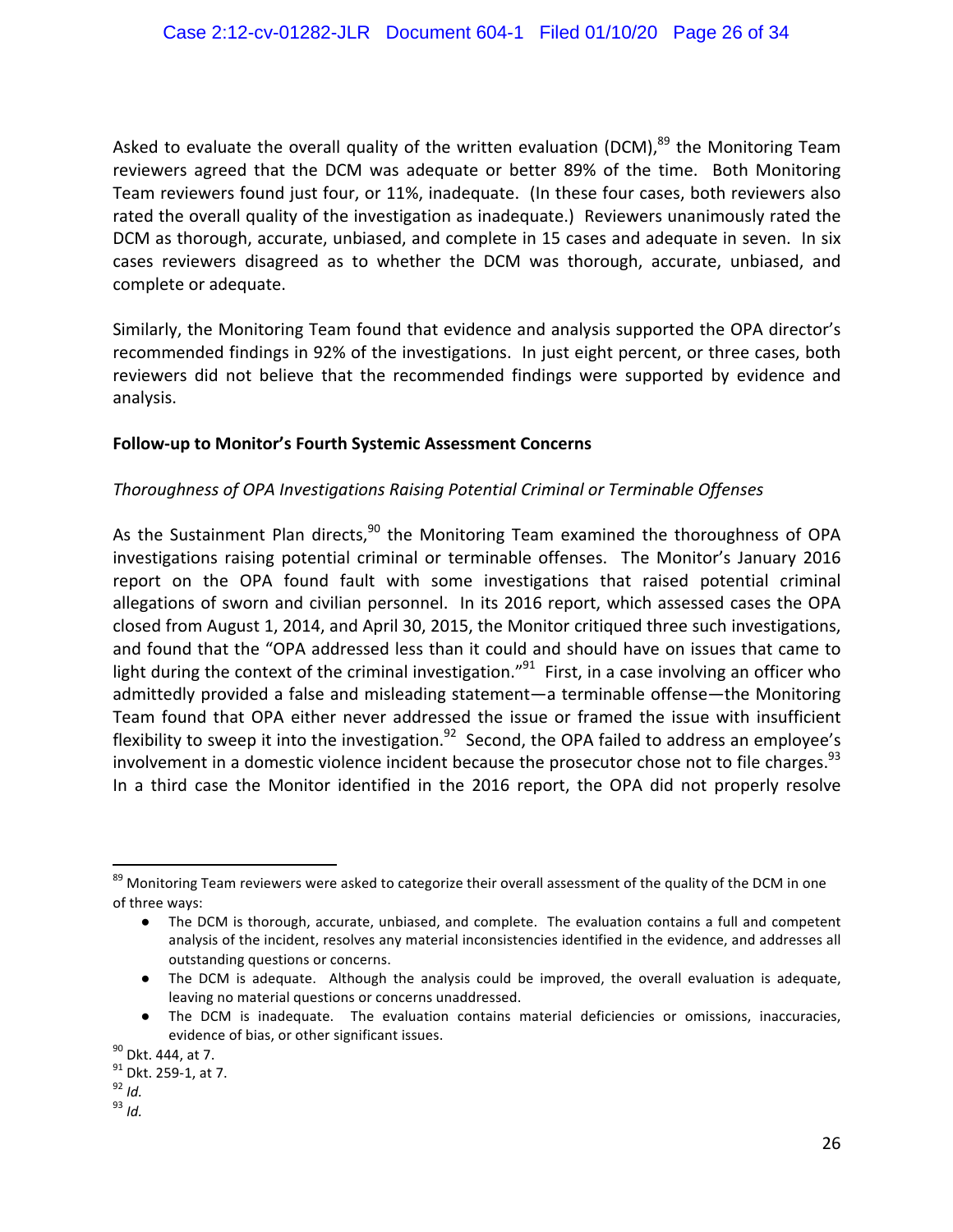allegations after a prosecutor agreed to defer criminal charges against the employee, once the employee satisfied other requirements.<sup>94</sup>

In this assessment, the Monitoring Team reviewed five cases raising potential criminal or terminable offenses. The Monitoring Team did not find systemic issues unique to these types of cases, but did observe that the OPA closed one case after the 180-day deadline (due to the criminal investigation's duration), did not take sufficient investigative initiative and lacked authority to obtain secondary employment and tax records in another, and did not obtain allegedly false testimony memorialized in a recording, until the OPA Auditor recommended it do so. In two other cases, the OPA substantially relied upon the SPD's Force Investigation Team's investigations while independently reviewing video and interviewing officers. Of the five investigations, the Monitoring Team rated the overall quality of four as adequate or better, and in one case the reviewers disagreed as to whether the investigation was adequate or inadequate. In arguably the most serious of the 37 cases the Monitoring Team reviewed—an officer-involved shooting—the Monitoring Team considered the overall quality of the investigation to be thorough, well documented, and complete. The investigation also showcased skillful interview techniques.

As in cases the Monitor mentioned in the 2016 report, in one case, which the OPA referred for criminal investigation, the OPA relied completely on the SPD criminal investigation in reaching its findings, without conducting independent investigative steps. It was also unable to complete the case within the 180-day deadline (and did not seek an extension from the union), due to the eight months the criminal investigation consumed. The case, which resulted in a not sustained finding, involved an allegation that an officer abused his position by having sex with a woman he met through his official duties and fathered her child.

In a second case, the OPA did not take the steps it could have to conduct a more thorough investigation, and, under the collective bargaining agreement in effect at the time, lacked the authority to compel production of the records it would have needed to do so.<sup>95</sup> Two SPD employees, while off-duty, operated businesses that provided security, traffic flagging, and similar services using other off-duty or retired officers. An individual alleged that these business owners unlawfully issued false IRS 1099 forms, overinflating the money they paid to their workers, thereby depressing their income and tax liability. After making a criminal referral within the SPD, the case was returned within two weeks to the OPA for investigation. The OPA did not possess subpoena authority to compel businesses or individuals to turn over tax records or rosters of current or former contractors. While a named employee is subject to discipline for failure to cooperate with an OPA investigation,  $96$  the OPA did not ask either named employee to provide such information and therefore did not attempt to interview either business'

<sup>&</sup>lt;sup>94</sup> *Id.*<br><sup>95</sup> See supra note 13.<br><sup>96</sup> Seattle Police Department Manual, § 5.002(11), Responsibilities of Employees Concerning Policy Violations, effective July 15, 2018, https://www.seattle.gov/police-manual/title-5---employee-conduct/5002---responsibilitiesof-employees-concerning-alleged-policy-violations (last accessed December 21, 2019).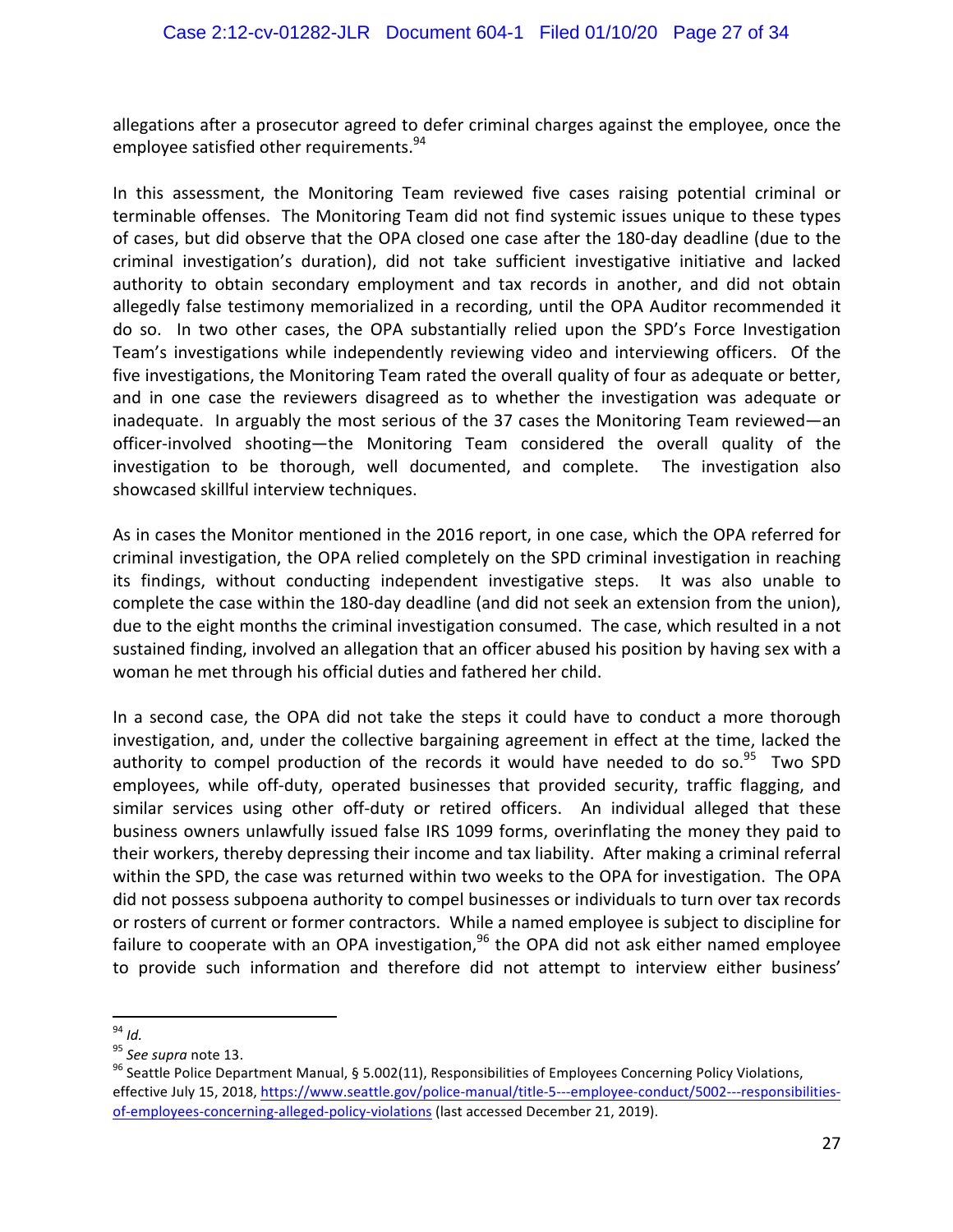employees. In reaching its findings on these allegations, the OPA relied mainly upon the named employees' denials of committing such conduct.

In a third case, a man accused an officer, who had arrested the man a year earlier and testified at the man's assault trial, of lying, under oath, at the man's trial. The man did not articulate about what fact(s) the officer allegedly lied. At the trial, the man was found guilty of assault. The OPA did not reach the complainant to interview him, though the man was on probation. The OPA obtained the officer's testimony only after the OPA Auditor recommended that it do so, and the OPA did not obtain other witnesses' testimony. It concluded that the officer's trial testimony was consistent with his reports and what the in-car video showed. Though the complainant did not appear to be a reliable witness, it would have been best to obtain the testimony of other witnesses to ensure that there was no evidence of false testimony regarding any material facts.

The OPA investigated two other cases raising criminal or terminable offenses, which relied, in part, upon detailed investigations that the SPD's Force Investigation Team ("FIT") conducted. The OPA independently reviewed video and interviewed officers. One case involved a police shooting, which the OPA director referred for criminal investigation. Ten days later, the prosecutor declined to pursue a criminal case. The OPA investigative actions, which built upon the SPD's FIT investigation, consisted primarily of review of the file and video, and extensive interviews with the two named and two witness officers. The case resulted in the two officers' termination. The second stemmed from a use of force where an officer used three neck restraints against an individual, in violation of departmental policy. The OPA also investigated whether that officer and a sergeant were dishonest in their reports. The SPD ultimately suspended the officer for four days and issued a written reprimand to the sergeant.

## **Interviews with Sworn Senior Supervisors and Command Staff**

The Monitor's 2016 OPA assessment criticized the practice of "allowing more senior supervisors and members of the command staff to send answers to written questionnaires rather than sitting for in-person interviews."<sup>97</sup> Pursuant to the Seattle Police Management Association contract, the report indicated that the OPA was obligated, when captains and lieutenants made such a request, to submit to this protocol.<sup>98</sup> During this assessment, the Monitoring Team never observed, in any case, that a captain or lieutenant submitted written answers in lieu of an in-person interview and could not locate any related provision in the current SPMA contract. The Monitoring Team learned that since 2006, the SPMA contract has not included this provision. However, until 2017, the OPA had frequently continued the practice of obtaining information from SPMA members through written questions and answers instead of conducting in-person interviews. According to the city, the OPA has ceased this practice, with rare

<sup>&</sup>lt;sup>97</sup> Dkt. 259-1, at 6.<br><sup>98</sup> *Id*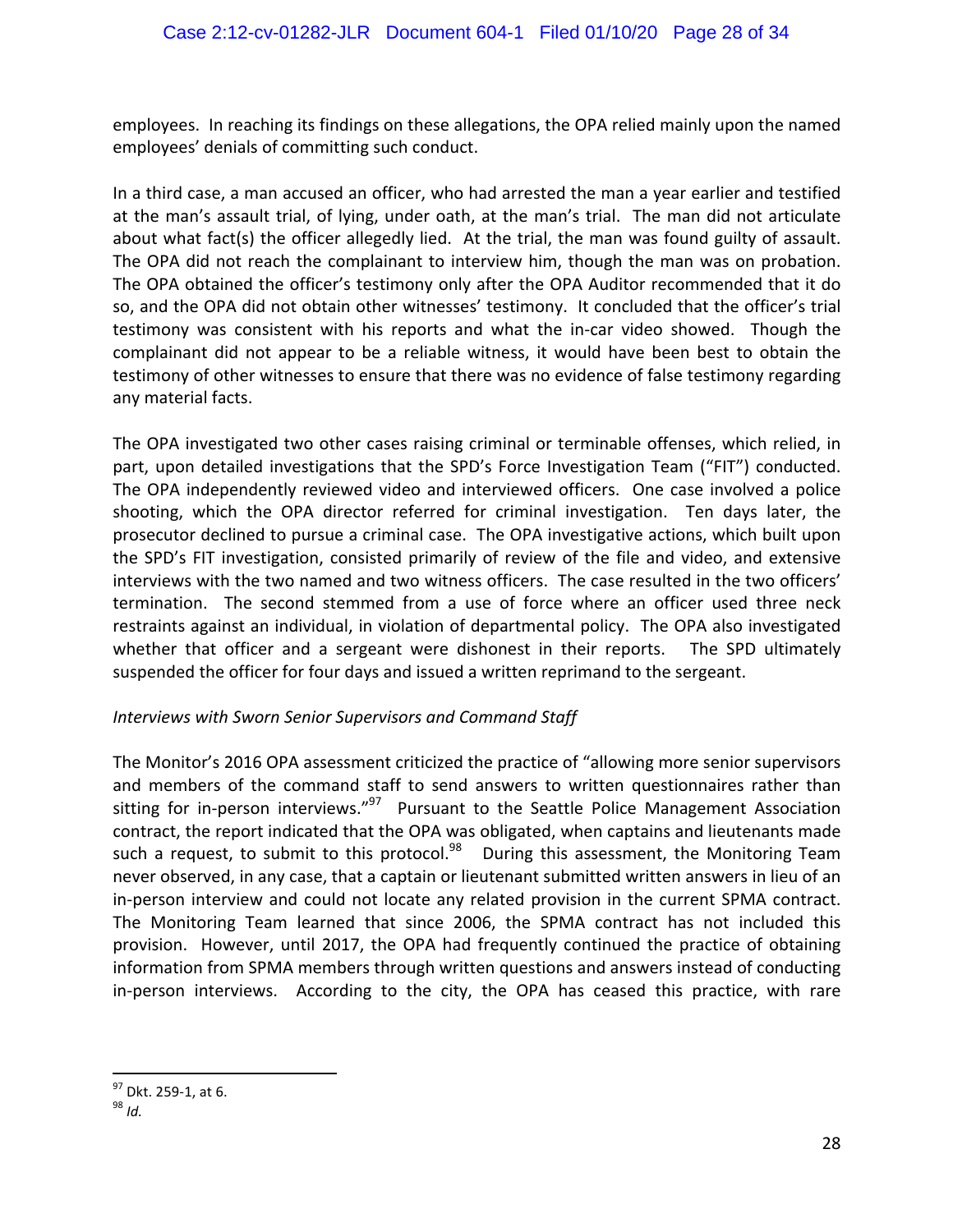exception.<sup>99</sup> The Monitor applauds the OPA for insisting on in-person interviews with all SPD personnel. 

## *Documentation of Investigative Actions*

The Monitor's 2016 assessment of OPA noted that the OPA's documentation of contacts and its communications could be even clearer.<sup>100</sup> While this assessment did not set out to measure the OPA's documentation of its contacts or investigative actions, the Monitoring Team did find that the OPA too often did not document all its investigative actions, including contacts with witnesses and various officer notifications, in the two reports in which investigators memorialize them: the Intake Follow-up Report and the Investigation Plan & Case Summary. The Monitoring Team discovered cases in which the OPA failed to document its participation in FIT interviews of named and witness officers; efforts to have a case mediated; referral of a case to the EEO Office; and its obtaining records relating to a domestic violence protective order and other SPD records.

## **IV**. **Conclusions and Recommendations**

This assessment found that the OPA completed 95% of investigations within the 180-day deadline and rated 81% of the OPA's investigations as adequate or better. Like the Monitoring Team's assessment of four years ago, however, the Monitoring Team identified several issues the OPA should address and remedy, which the Monitoring Team believes will improve the OPA's investigations. It is within this context that the Monitoring Team makes the following recommendations. 

## **Update OPA Internal Operations and Training Manual**

Although the Seattle Police Accountability Ordinance requires the OPA Manual to be updated "at least annually," $101$  the current OPA Internal Operations and Training Manual went into effect on April 1, 2016. On November 21, 2018, the OPA circulated a revised manual, which incorporated provisions of the new SPOG collective bargaining agreement (in effect as of November 14, 2018), to the Monitoring Team, the DOJ, and other stakeholders. On December 3, 2018, the court issued an order to the parties to show cause whether, in part due to the new SPOG collective bargaining agreement, the city failed to maintain full and effective compliance with the Consent Decree.<sup>102</sup> Until May 21, 2019,<sup>103</sup> litigation regarding the order to show cause was pending, and the OPA suspended its efforts to revise the manual.

A number of substantive topics will benefit from updating. For starters, the OPA 2016 Manual does not reflect the OPA's new system of vertical investigation, its practice of classifying

<sup>&</sup>lt;sup>99</sup> Email from Seattle assistant city attorney to Monitoring Team, October 18, 2019.<br><sup>100</sup> Dkt. 259-1, at 5. 101 The City of Seattle Police Accountability Ordinance 125315, at 21. <sup>102</sup> Dkt. 504. 103 Dkt. 562.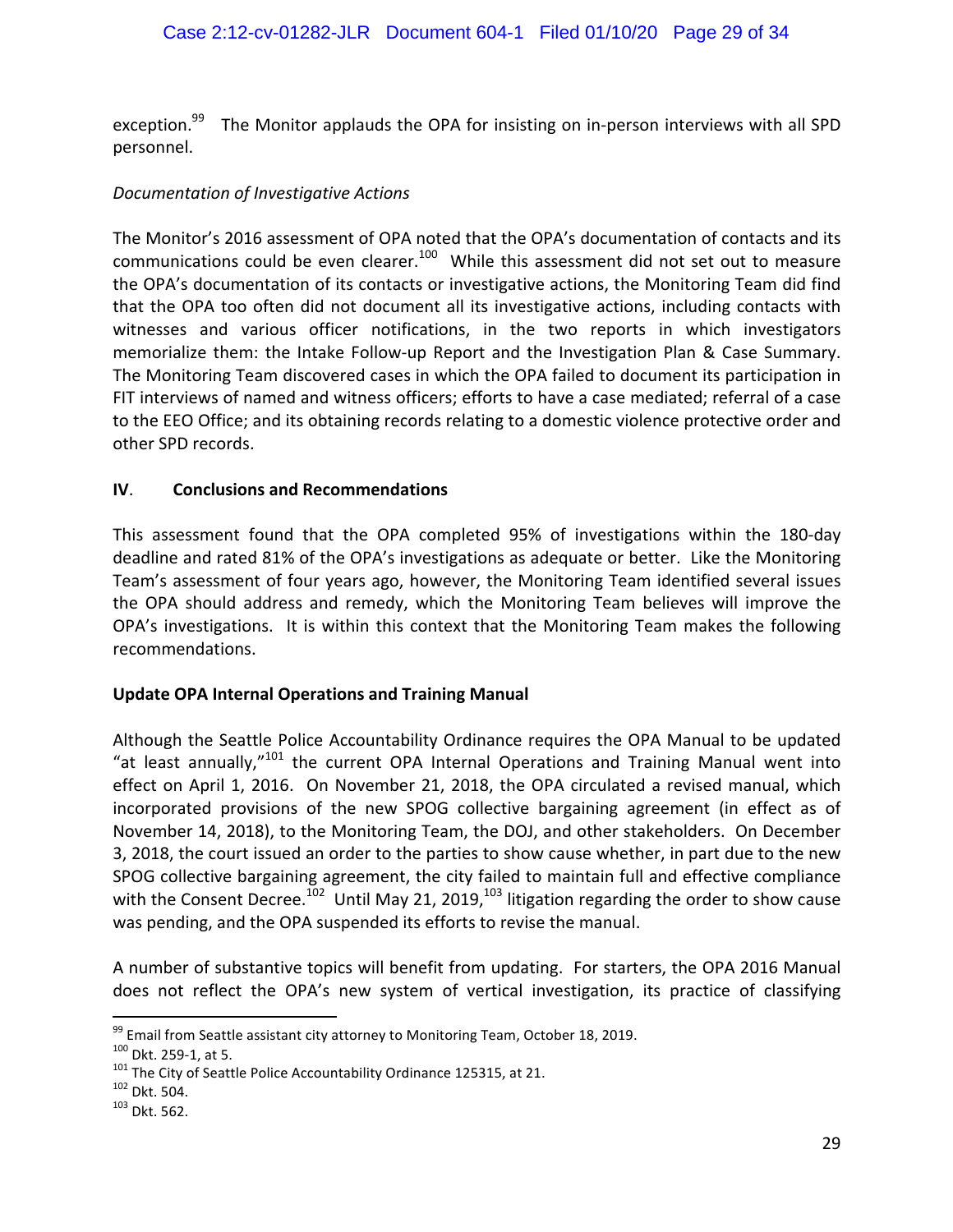complaints as expedited investigations, new applicable collective bargaining provisions, expectations for the Intake Follow-up Report, city and SPD procedures on handling EEO complaints, and corresponding protocols for how OPA should handle possible EEO complaints. The Monitor recommends that the OPA update its manual as soon as possible and, when the OPA implements new policies and procedures, it should contemporaneously update its manual, or issue and publish written revisions.

### **Expand Investigative Staff to Reduce Investigative and Case-closure Delays**

While the OPA succeeded in closing 95% of the investigations reviewed within the 180-day disciplinary window, too frequently the OPA delayed in conducting officer interviews and other investigative tasks (assigning cases to investigators and reaching out to witnesses), and issuing the DCMs once it deemed cases ready to be closed. Closing cases too close to the 180-day end date may prevent the OPA director from being able to return cases to investigators for additional investigation, should the director believe it warranted, even in cases the OIG certifies as thorough. As the Monitoring Team discussed in its 2016 report on the OPA, it concluded that additional staffing could generally ameliorate investigative delays.<sup>104</sup> The Monitoring Team still believes this to be true.

From 2017 to 2018, the number of complaints the OPA classified for investigation (expedited or full) increased 14.3%, while the OPA's investigator staffing remained relatively static. Investigator turnover and unexpected leaves, both of which occurred during the review period, also resulted in undesirable case reassignments and caseload increases. Increasing the OPA investigator staff will lower caseloads and assist the OPA in producing faster, more detailed, and more thorough investigations. In addition, the sheer number of DCMs for which the OPA director is responsible—530 in the 12-month assessment period—is astounding. That the DCMs the OPA director issues are of such high quality is laudable, but the fact remains that the number of cases requiring DCMs inevitably results in delays. The Monitor and the OPA director strongly believe that the OPA director should remain personally responsible for each DCM and not delegate the DCM function. However, as the Monitoring Team and the OPA have discussed, additional staff members capable of assisting the OPA director draft DCMs will help expedite them. 

#### **Improve the Quality of OPA Interviews**

Though the Monitoring Team concluded that the OPA conducted the majority of complainant and officer interviews thoroughly and without bias, it is clear that OPA investigators could, overall, significantly improve their interviewing skills. Inadequate interview techniques in some cases deprived the OPA of relevant and necessary evidence. Both Monitoring Team reviewers found incomplete questioning in 37% of officer interviews, leading questions in 32%, bias in 11%, inconsistencies not addressed in 11%, and relevant questions not answered in 11%. The

 $104$  Dkt. 259-1, at 7.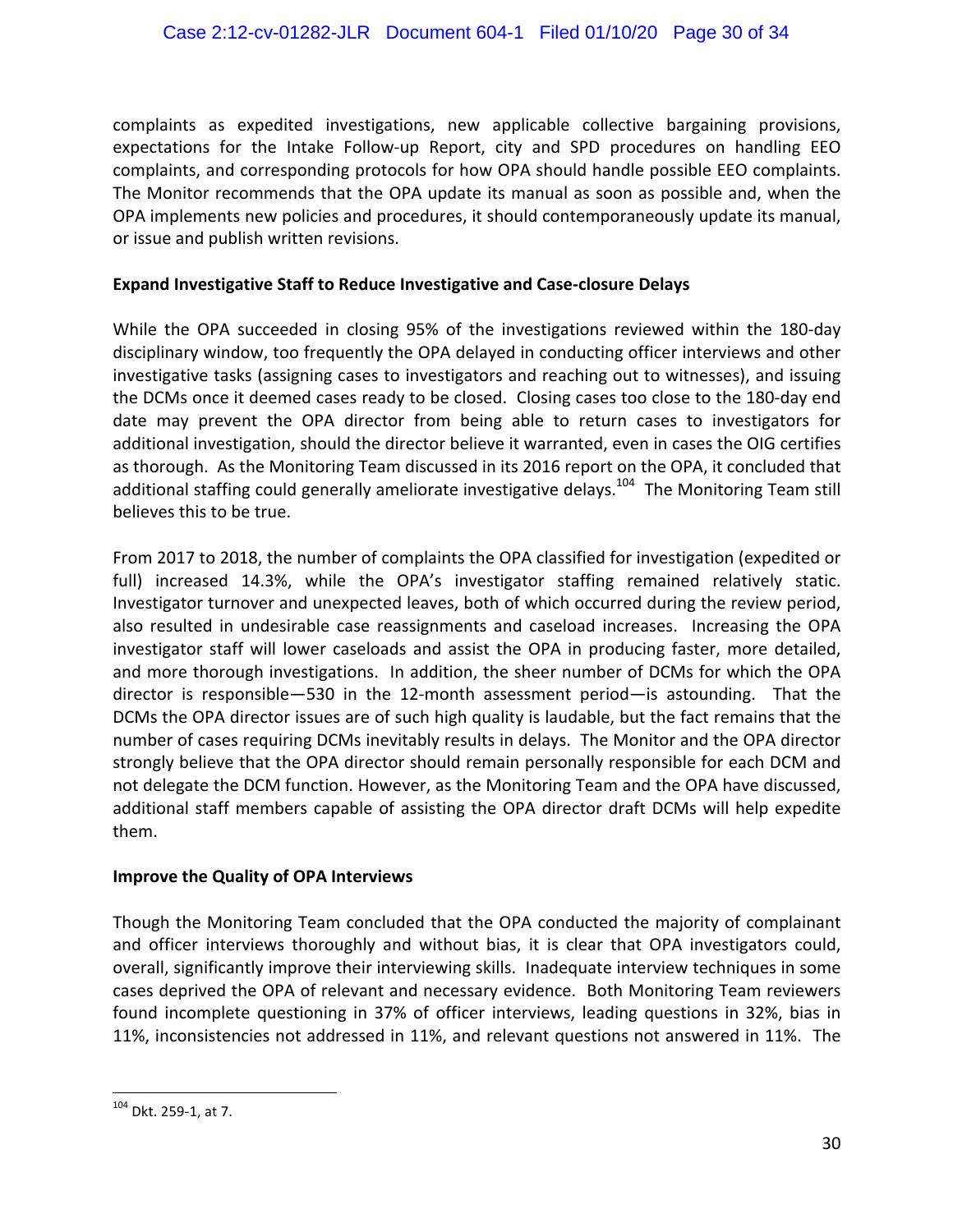OPA 2016 Manual is not the problem; the OPA 2016 Manual's guidelines and tips for conducting effective interviews are consistent with best practices.<sup>105</sup>

In addition to ensuring that the investigators the OPA selects and hires possess the capability to conduct effective interviews, the OPA must ensure that they are properly trained and critiqued on an ongoing basis. The OPA's 2018 Annual Report indicates that on two occasions in 2018, the OPA brought in a practitioner "to provide training on administrative misconduct investigations, interview preparation and techniques, and case planning."<sup>106</sup> It also sent investigative staff to certain external trainings.<sup>107</sup> In conversations with the Monitoring Team, representatives of the OPA indicated that they are developing an in-house interview training program, an idea that the Monitoring Team endorses. While any in-house interview training program should cover the basics of proper interview preparation and techniques, it should also be interactive. The training program should incorporate actual (completed) cases, have investigators conduct "mock" interviews with the same information an investigator would have at the time of the interview, record the interviews, and have the group critique them, led by supervisors or instructors who are interview specialists. The training program should also record and show "model" interviews to investigators, depicting best practices. Such a training program should be regularly held (and/or recorded), so that newly hired investigators are trained as well. Finally, supervisors, particularly those who are interview specialists, should regularly observe interviews and critique them afterwards and, when reading interview summaries and transcripts as part of their case reviews, discuss the interviews with their subordinates. If necessary, they should require the investigators to immediately re-interview witnesses. 

## Reconsider the Rule Prohibiting Access to All Documentary Evidence in Open Homicide Unit **Investigative Files**

Although the Monitoring Team acknowledges the importance of maintaining the integrity of homicide investigations (i.e., not leaking information), the Monitoring Team believes that the SPD should reconsider its rule that prevents the OPA from accessing any Homicide Unit document, even redacted documents, under any circumstances, while the homicide investigation is pending. The OPA's ability to investigate allegations lodged against Homicide Unit detectives without access to relevant documentary evidence, is, as the OPA acknowledged, "limited." Particularly for certain complaints, such a rigid rule may prevent officers from being held accountable for serious misconduct.

<sup>105</sup> OPA 2016 Manual, at 27-34.<br><sup>106</sup> Seattle Office of Police Accountability 2018 Annual Report, at 7.<br><sup>107</sup> *Id*.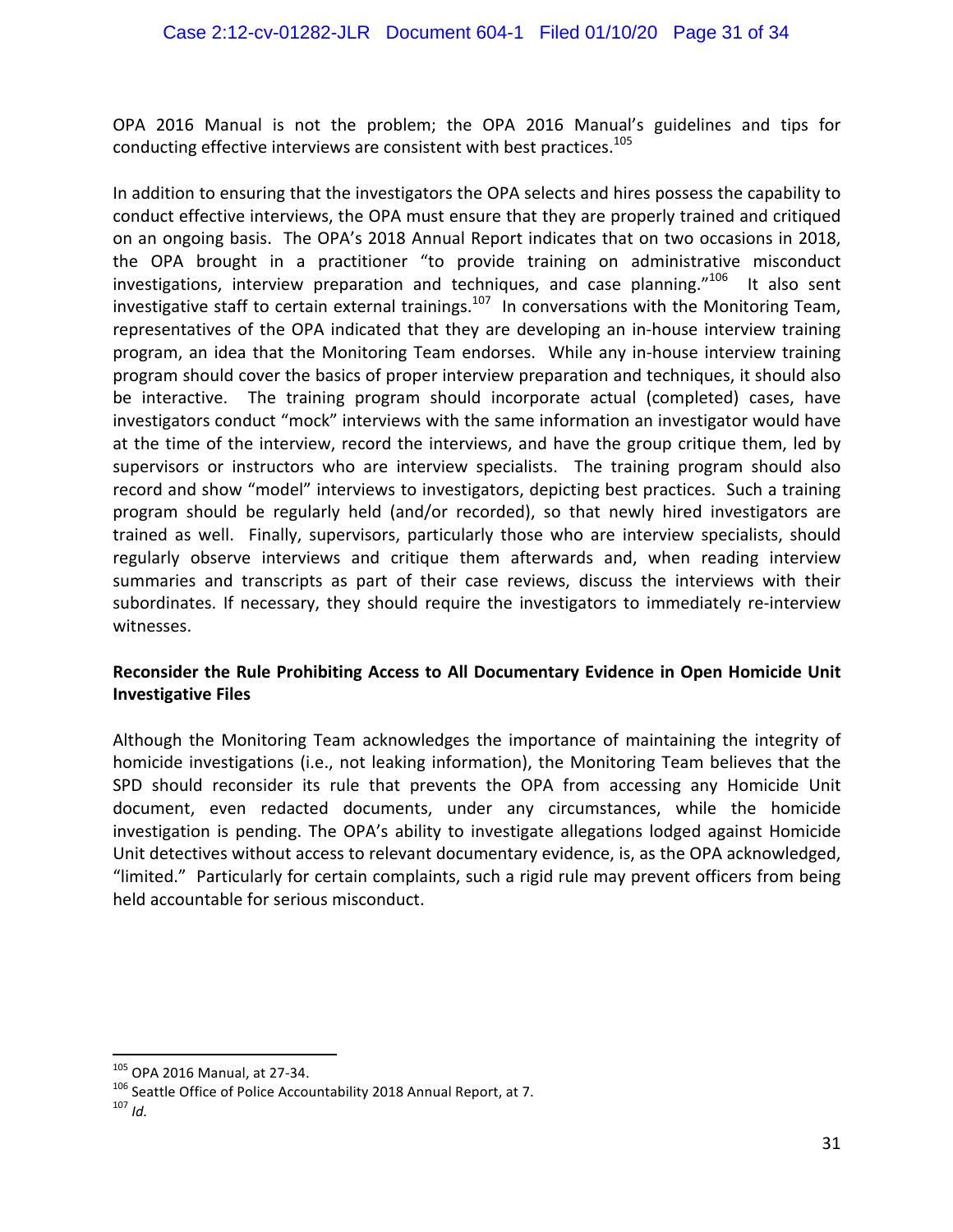## **Take Additional Steps in Some Biased-based Policing Investigations to Examine Officers' Thought Processes**

The Monitoring Team does not necessarily believe every case involving allegations of biasedbased policing merits full investigation, but when the law enforcement decision or action at issue is particularly influenced by the officer's observations and/or discretion, the Monitoring Team recommends that the OPA conduct a full investigation, including interviewing the named officer and reviewing the officer's relevant citation history, in order to make a proper, evidencebased assessment of whether bias influenced the decision or action.

Pursuant to SPD policy, bias, prejudice, or discriminatory intent that influences an officer's decision-making or actions, even ones that are legally justified, constitutes a policy violation. SPD policy clearly prohibits biased-based policing and states, in part:

Employees shall not make decisions or take actions that are influenced by bias, prejudice, or discriminatory intent. Law enforcement and investigative decisions must be based upon observable behavior or specific intelligence. Officers may not use discernible personal characteristics in determining reasonable suspicion or probable cause, except as part of a suspect description. (Emphasis added).<sup>108</sup>

Under the SPD's policy, establishment of reasonable suspicion for a stop, probable cause for an arrest or citation, or legal justification for other law enforcement actions does not mean that an officer's decision or action was not influenced by bias, prejudice, or discriminatory intent. It is therefore necessary, in some cases, to take additional investigative steps in an effort to ascertain the officers' thought processes.

## **Create a Single Report to Document All OPA Staff's Case and Investigative Actions**

The Monitoring Team recommends that the OPA create one report to capture its administrative, investigative, and supervisory staff's investigative actions, from inception to disposition. Currently, administrative staff's preliminary actions, including the gathering of SPD records and dissemination of notices and correspondence to civilians and officers, are not captured at all, except to the extent that the documents are placed in the electronic case folder. The Monitoring Team further recommends that the report mimic the level of detail of day-to-day investigative actions that the FIT investigation report captures. As a result of utilizing a single report, the OPA's Intake Follow-up Report and the Case Summary could focus solely on the recitation and analysis of the evidence gathered each of these investigative stages. 

 $108$  Seattle Police Department Manual, § 5.140, Bias-Free Policing, effective August 1, 2019, https://www.seattle.gov/police-manual/title-5---employee-conduct/5140---bias-free-policing. The predecessor policy in effect during the assessment period also contained this language.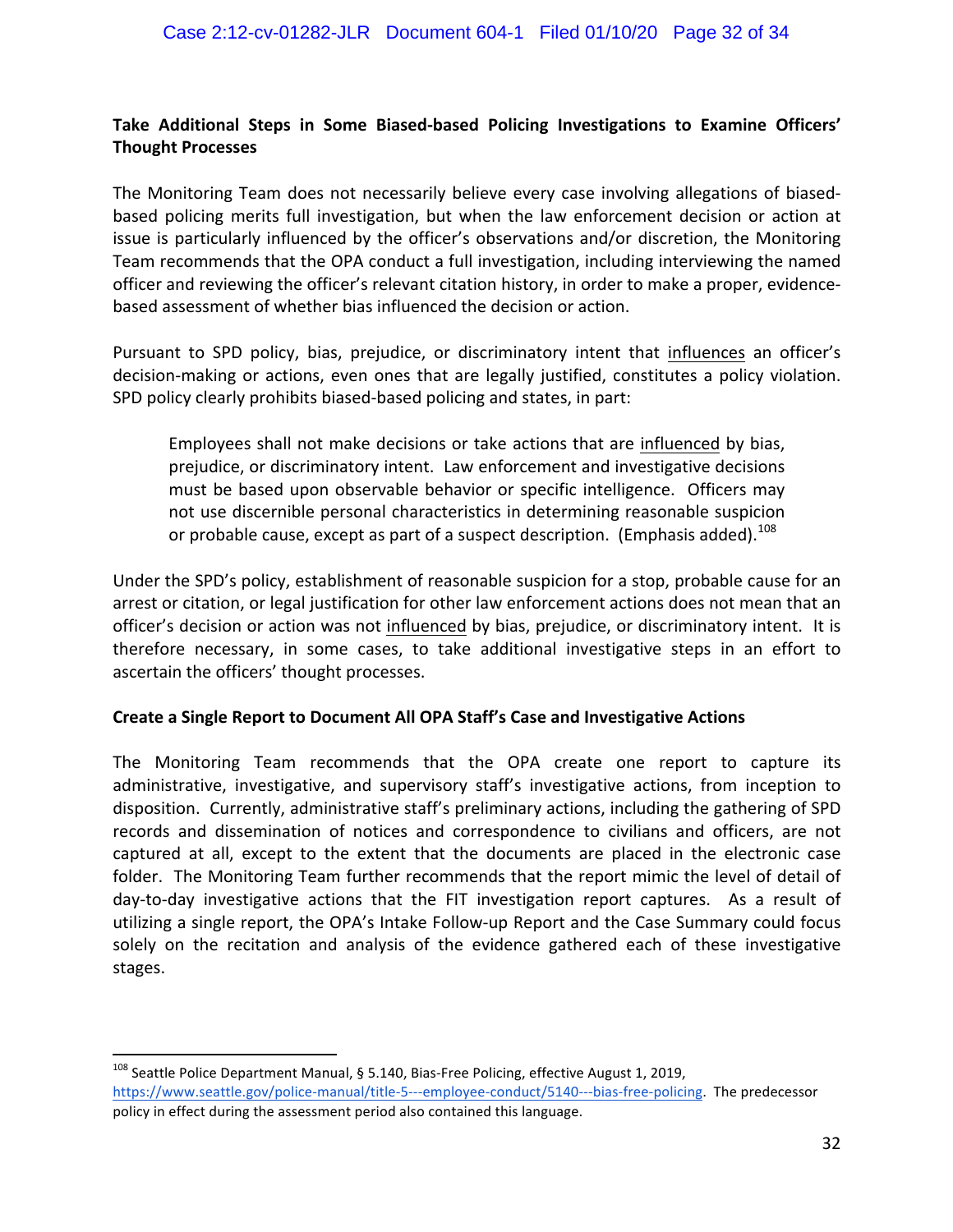#### **Create an Independent Investigation Plan Form**

Despite the OPA 2016 Manual provisions that provide detailed guidance as to what information should be in the Investigation Plan,  $109$  the Monitoring Team found that in 63% of the cases in which the Investigation Plan was required, it was either not completed or did not comply with the 2016 OPA Manual. The Monitoring Team recommends that the OPA divorce the Investigation Case Plan from the Case Summary and create an independent Investigation Plan form, ensure that staff cannot delete the section, "Investigation Approach," and retrain staff on the importance of completing a detailed plan of action, within the Investigation Approach section, with time guidelines for investigative steps to be taken. Separating out the Investigation Plan from the Case Summary would again allow the Case Summary to focus solely on the recitation and analysis of the evidence gathered during the course of the investigation.

### **Structure the Case Summary Report and Create Model Reports to Make the Case Summary More Useful**

The Monitoring Team recommends that the OPA impose a specific structure to its Case Summary, organize the evidence it summarizes more thematically, rather than by evidence category, and have investigators resist the temptation to simply cut and paste interview summaries and transcripts into the report without critically analyzing what testimony is relevant and material to the inquiry. Though the Monitoring Team found the Case Summary included all relevant evidence in 89% of cases, and rated only 16% inadequate, it has concluded that the Case Summary could be more useful than it is.

Currently, the OPA 2016 Manual does not provide much guidance on how investigators should prepare the Case Summary. The Monitoring Team recommends that the OPA recreate the Case Summary, with suggested headings, and prepare model Case Summaries for dissemination to all staff. In addition, instead of summarizing evidence gathered by evidence category, e.g., chain-of-command investigative documents, FIT interviews, and OPA interviews, witness statements should be organized, serially, in the order in which they were made, by witness. For example, in a case where an officer is accused of using excessive force, under headings like Results of Investigation, Officer Statements, and the Officer's Name (multiple headings with the name of each officer who made relevant statements regarding the incident), the investigator should summarize the officers' statements in the order in which the officer made them: what the officer stated to a responding sergeant as captured on video; what the officer stated in a use of force report; and what the officer subsequently asserted in investigative interviews. Organizing evidence in this manner has the added benefit of forcing investigators to analyze statements a witness made serially, making it easier to identify material inconsistencies among the statements, upon which the investigation should focus.

 $109$  OPA 2016 Manual, at 24.